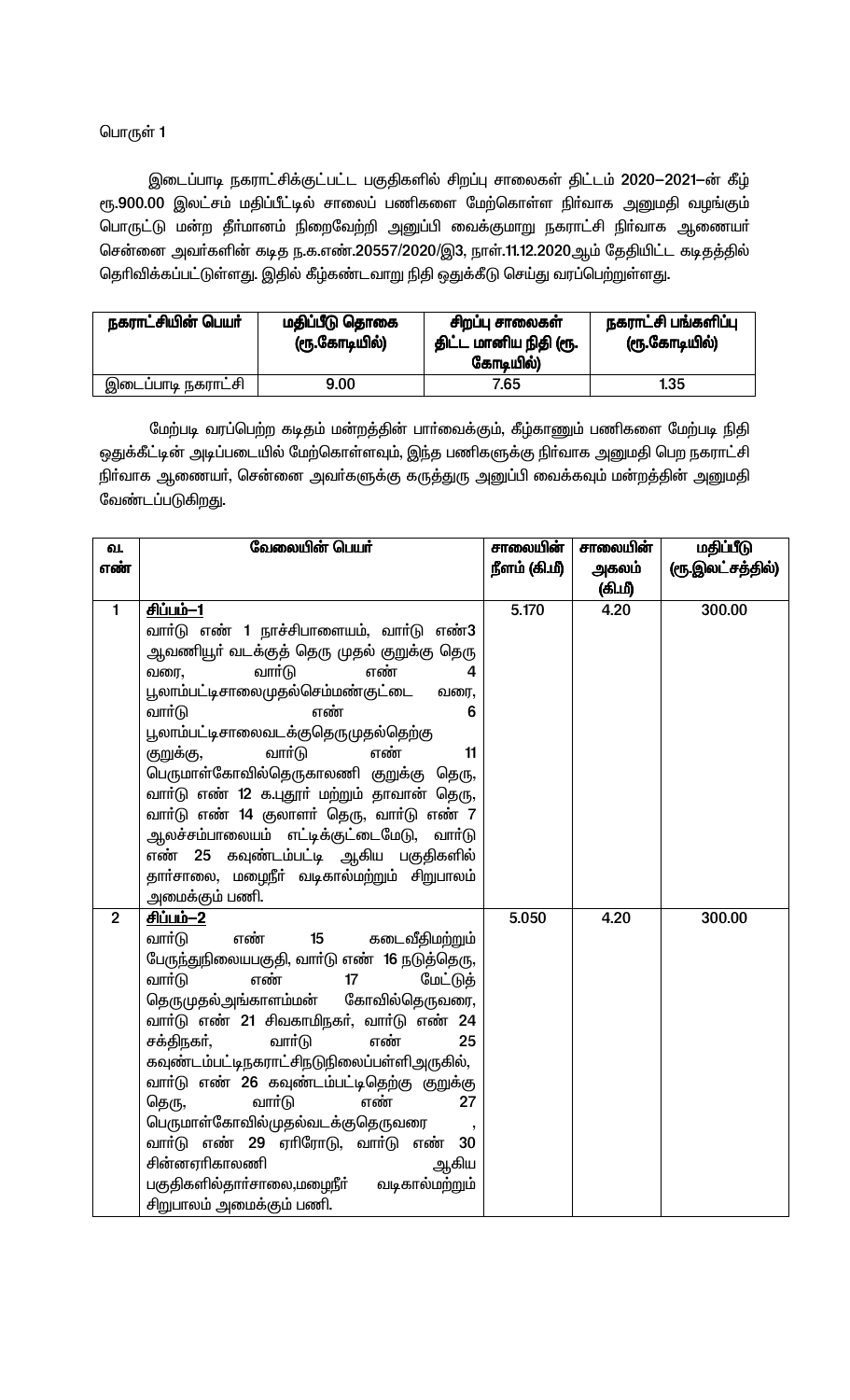| 3 | <u>சிப்பம்-3</u>                              | 5.800 | 3.00 | 300.00 |
|---|-----------------------------------------------|-------|------|--------|
|   | வார்டு எண் 25 கவுண்டம்பட்டி, வார்டு எண் 28    |       |      |        |
|   | சின்னமணலி கிழக்கு தெரு, வாா்டு எண் 24         |       |      |        |
|   | சக்திநகர், வார்டு எண்11 பெரியார் நகர், வார்டு |       |      |        |
|   | எண் 26 கவுண்டம்பட்டி, வார்டு எண் 30           |       |      |        |
|   | பவானிசாலை குறுக்கு தெரு, வாா்டு எண் 9         |       |      |        |
|   | ஆலச்சம்பாளையம் தெற்குதெரு, வாா்டு எண் 22      |       |      |        |
|   | வெள்ளாண்டிவலசுதெற்குதெரு, வாா்டு எண் 8        |       |      |        |
|   | ஆலச்சம்பாளையம், வார்டு எண் 24 சக்திநகர் ,     |       |      |        |
|   | வார்டு எண் 20 காந்திநகர், வார்டு எண் 18       |       |      |        |
|   | சின்னமணலி ஆகிய பகுதிகளில்சிமெண்ட்             |       |      |        |
|   | சாலை,மழைநீா் வடிகால்மற்றும் சிறுபாலம்         |       |      |        |
|   | அமைக்கும் பணி.                                |       |      |        |
|   | மொத்தம்                                       | 16.02 |      | 900.00 |

# அலுவலககுறிப்புமன்றம் அனுமதிக்கலாம்

ந.க.எண்.2038/2020/இ2

### பொருள் 1

இடைப்பாடி நகராட்சி எல்லைக்குட்பட்ட 2ஆவணிப்பேரூா் மேல்முகம் கிராமம் வாா்டு C, பிளாக் —12, ச.எண்.227/3 நகரளவை எண்.6/3 ல் உள்ள 890.31 சதுர மீட்டர் அளவுள்ள ரோடு புறம்போக்கு என வகைப்பாடு செய்யப்பட்டுள்ள நிலம் சமுதாயக்கூடம் அமைக்க ஆணையாளா் இடைப்பாடி நகராட்சி பெயருக்கு நிலமாற்றம் மற்றும் நில வகைபாடு மாற்றம் செய்ய நகராட்சிக்கு ஆட்சேபனை ஏதும் இல்லை என தீா்மானம் நிறைவேற்றி தருமாறு இடைப்பாடி வட்டாட்சியா் அவா்கள் கடித ந.க.எண் 3438/2020(அ2), நாள் 16.12.2020ந் தேதிய கடிதத்தில் கோாியுள்ளாா்கள். மேற்கண்ட இடத்தில் சமுதாயக்கூடம் அமைக்க ஆணையாளர் இடைப்பாடி நகராட்சி பெயருக்கு நிலஉரிமை மாற்றம் மற்றும் நில வகைபாடு மாற்றம் செய்ய இந்நகராட்சிக்கு ஆட்சேபனை ஏதுவும் இல்லை என்பதை மன்றத்தின் அனுமதிக்கு வைக்கப்படுகிறது.

# அலுவலககுறிப்பு —

- 1. மன்றம் அனுமதிக்கலாம்.
- 2. இடைப்பாடி நகராட்சி எல்லைக்குட்பட்ட ஆவணிப்பேரூா் மேல்முகம் கிராமம் வாா்டு C, பிளாக் –12, ச.எண்.227/3 நகரளவை எண்.6/3 ல் உள்ள 890.31 சதுர மீட்டர் அளவுள்ள ரோடு புறம்போக்கு என வகைப்பாடு செய்யப்பட்டுள்ள நிலம் சமுதாயக்கூடம் அமைக்க ஆணையாளா் இடைப்பாடி நகராட்சி பெயருக்கு நிலமாற்றம் மற்றும் நில வகைபாடு மாற்றம் செய்ய இந்நகராட்சிக்கு ஆட்சேபனை எதுவும் இல்லை என்பதையும் மன்றம் அனுமதிக்கலாம்.

# <u>(ந</u>.க.எண் 1225/2020/இ2)

## பொருள் 2

இடைப்பாடி நகராட்சி பகுதிகளில் சிறப்பு சாலை திட்டம் (SRP) 2020-2021ன் கீழ் சாலைகள், கழிவுநீா் கால்வாய் மற்றும் சிறுபாலங்கள் அமைக்கும் பணிகள் (3 சிப்பங்கள்) மதிப்பீடு ரூ.900.00 இலட்சத்திற்கு நகராட்சி நிா்வாக ஆணையா், சென்னை அவா்களிடம் நிதி ஒதுக்கீடு மற்றும் நிா்வாக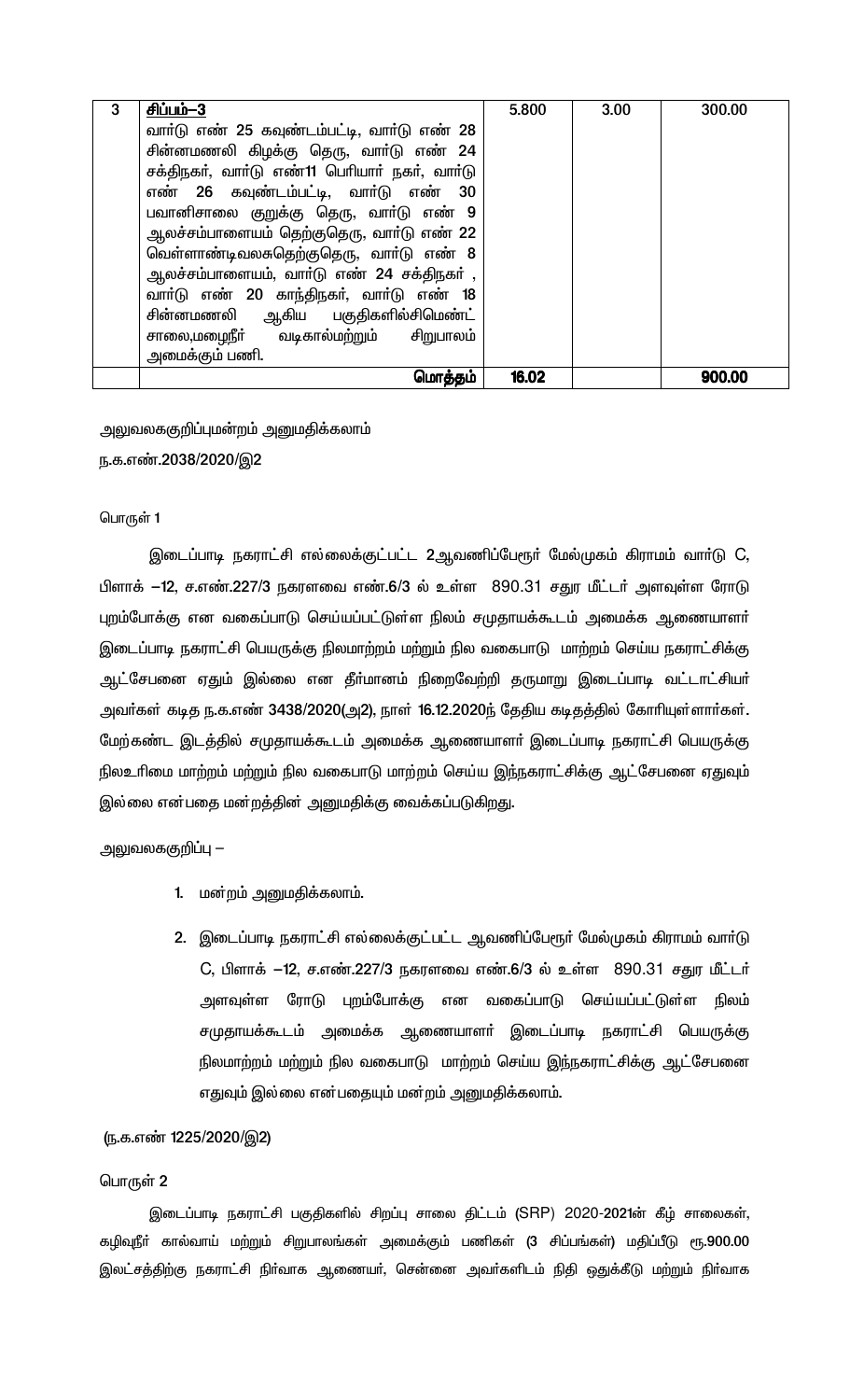அனுமதி கோர இந்நகர்மன்ற தீர்மானம் எண்.312, நாள்.14.12.2020ன் படி அனுமதிக்கப்பட்டதன் படி நகராட்சி நிர்வாக ஆணையர், சென்னை அவர்களுக்கு திட்டபிரேரனை சமர்ப்பிக்கப்பட்டது.

மேற்கண்ட திட்டபிரேரனையின் படி இடைப்பாடி நகராட்சி பகுதிகளில் சாலைகள், கழிவுநீா் கால்வாய் மற்றும் சிறு பாலங்கள் அமைக்க ரூ.900.00 இலட்சம் மதிப்பீட்டில் பணிகள் மேற்கொள்ள **நகராட்சி** நிா்வாகம் ஆணையாளா், சென்னை அவா்களின் செயல்முறை கடிதம் ந.க.எண்.20557/2020/இ3, நாள்.16.12.2020ன் **SRP** கீழ்கண்டவாறுநிர்வாக 2020-2021 திட்டத்தில் கீழ் **Lilg** அனுமதிவழங்கப்பட்டுள்ளது.

| ഖ.             | வேலையின் பெயர்                                                        | சாலையி            | சாலையின் | மதிப்பீடு        |
|----------------|-----------------------------------------------------------------------|-------------------|----------|------------------|
| எண்            |                                                                       | ன் நீளம்          | அகலம்    | <u>(ரூ.இலட்ச</u> |
|                |                                                                       | (கி.மீ)           | (கி.மீ)  | த்தில்)          |
| $\mathbf{1}$   | <u>சிப்பம்-1</u>                                                      | 5.170             | 4.20     | 300.00           |
|                | வாா்டு எண் 1 நாச்சிபாளையம், வாா்டு எண்3 ஆவணியூா்                      |                   |          |                  |
|                | வடக்குத் தெரு முதல் குறுக்கு தெரு வரை, வாா்டு எண் 4                   |                   |          |                  |
|                | பூலாம்பட்டி சாலை முதல் செம்மண்குட்டை வரை, வார்டு எண் 6                |                   |          |                  |
|                | பூலாம்பட்டி சாலை வடக்கு தெரு முதல் தெற்கு குறுக்கு, வார்டு            |                   |          |                  |
|                | எண் 11 பெருமாள் கோவில் தெரு காலணி குறுக்கு தெரு,                      |                   |          |                  |
|                | வாா்டு எண் 12 க.புதூா் மற்றும் தாவான் தெரு, வாா்டு எண் 14             |                   |          |                  |
|                | வார்டு<br>எண்<br>குலாளர்<br>ஆலச்சம்பாலையம்<br>தெரு,<br>$\overline{7}$ |                   |          |                  |
|                | எட்டிக்குட்டைமேடு, வாா்டு எண் 25 கவுண்டம்பட்டி ஆகிய                   |                   |          |                  |
|                | பகுதிகளில் தார்சாலை, மழைநீர் வடிகால் மற்றும் சிறுபாலம்                |                   |          |                  |
|                | அமைக்கும் பணி.                                                        |                   |          |                  |
| $\overline{2}$ | சிப்பம்-2                                                             | 5.050             | 4.20     | 300.00           |
|                | வாா்டு எண் 15 கடைவீதி மற்றும் பேருந்து நிலைய பகுதி, வாா்டு            |                   |          |                  |
|                | 16 நடுத்தெரு, வார்டு எண் 17 மேட்டுத் தெரு முதல்<br>எண்                |                   |          |                  |
|                | அங்காளம்மன் கோவில் தெரு வரை, வாா்டு எண் 21 சிவகாமி                    |                   |          |                  |
|                | நகர், வார்டு எண் 24 சக்தி நகர், வார்டு எண் 25 கவுண்டம்பட்டி           |                   |          |                  |
|                | நகராட்சி நடுநிலைப்பள்ளி அருகில்,<br>வாா்டு<br>எண்<br>26               |                   |          |                  |
|                | கவுண்டம்பட்டி தெற்கு குறுக்கு தெரு, வாா்டு எண் 27 பெருமாள்            |                   |          |                  |
|                | கோவில் முதல் வடக்கு தெரு வரை , வாா்டு எண் 29 ஏாிரோடு,                 |                   |          |                  |
|                | வாா்டு எண் 30 சின்னஏாி காலணி ஆகிய பகுதிகளில்                          |                   |          |                  |
|                | தார்சாலை,மழைநீர் வடிகால் மற்றும் சிறுபாலம் அமைக்கும் பணி.             |                   |          |                  |
| $\mathbf{3}$   | <u>சிப்பம்-3</u>                                                      | 5.800             | 3.00     | 300.00           |
|                | வார்டு எண் 25 கவுண்டம்பட்டி, வார்டு எண் 28 சின்னமணலி                  |                   |          |                  |
|                | கிழக்கு தெரு, வார்டு எண் 24 சக்திநகர், வார்டு எண்11 பெரியார்          |                   |          |                  |
|                | நகர், வார்டு எண் 26 கவுண்டம்பட்டி, வார்டு எண் 30 பவானி                |                   |          |                  |
|                | சாலை குறுக்கு தெரு, வார்டு எண் 9 ஆலச்சம்பாளையம் தெற்கு                |                   |          |                  |
|                | தெரு, வார்டு எண் 22 வெள்ளாண்டிவலசு தெற்கு தெரு, வார்டு                |                   |          |                  |
|                | எண் 8 ஆலச்சம்பாளையம், வார்டு எண் 24 சக்திநகர் , வார்டு                |                   |          |                  |
|                | எண் 20 காந்திநகர், வார்டு எண் 18 சின்னமணலி ஆகிய                       |                   |          |                  |
|                | சிமெண்ட் சாலை,மழைநீா்<br>பகுதிகளில்<br>வடிகால்<br>மற்றும்             |                   |          |                  |
|                | சிறுபாலம் அமைக்கும் பணி.<br>மெர்க்கம்                                 |                   |          |                  |
|                |                                                                       | 16 N <sub>2</sub> |          | 900.00           |

.<br>மேலும், நிா்வாக அனுமதி வழங்கப்பட்ட மேற்கண்ட பணிக்களுக்கு கீழ்கண்டவாறு நிதி ஒதுக்கீடு செய்து அனுமதி அளிக்கப்பட்டுள்ளது.

| நகராட்சியின் பெயர் | மதிப்பீடு தொகை | சிறப்பு சாலைகள் திட்ட | நகராட்சி பங்களிப்பு |
|--------------------|----------------|-----------------------|---------------------|
|                    | (ரூ.கோடியில்)  | நிதி (ரூ. கோடியில்)   | (ரூ.கோடியில்)       |
| இடைப்பாடி நகராட்சி | 9.00           | 7.65                  | 1.35                |

மேற்படி தொகை ரூ.900.00 இலட்சங்களில் ரூ.765.00 இலட்சங்கள் சிறப்பு சாலைகள் திட்ட மானிய நிதி மற்றும் ரூ.135.00 இலட்சங்கள் நகராட்சி நிதியிலும் மேற்படி பணிகளை மேற்கொள்ள மன்றத்தின் அனுமதிக்கும், மேற்கண்ட விபரத்தின் படி பணி மேற்கொள்ள முதன்மை பொறியாளா், நகராட்சி நிா்வாக சென்னை அவா்களிடம் தொழில்நுட்ப அனுமதி பெற்று ஒப்பந்தபுள்ளி கோாி ஆணையரகம், மேல்நடவடிக்கை தொடரவும் மன்றத்தின் அனுமதிக்கு வைக்கப்படுகிறது.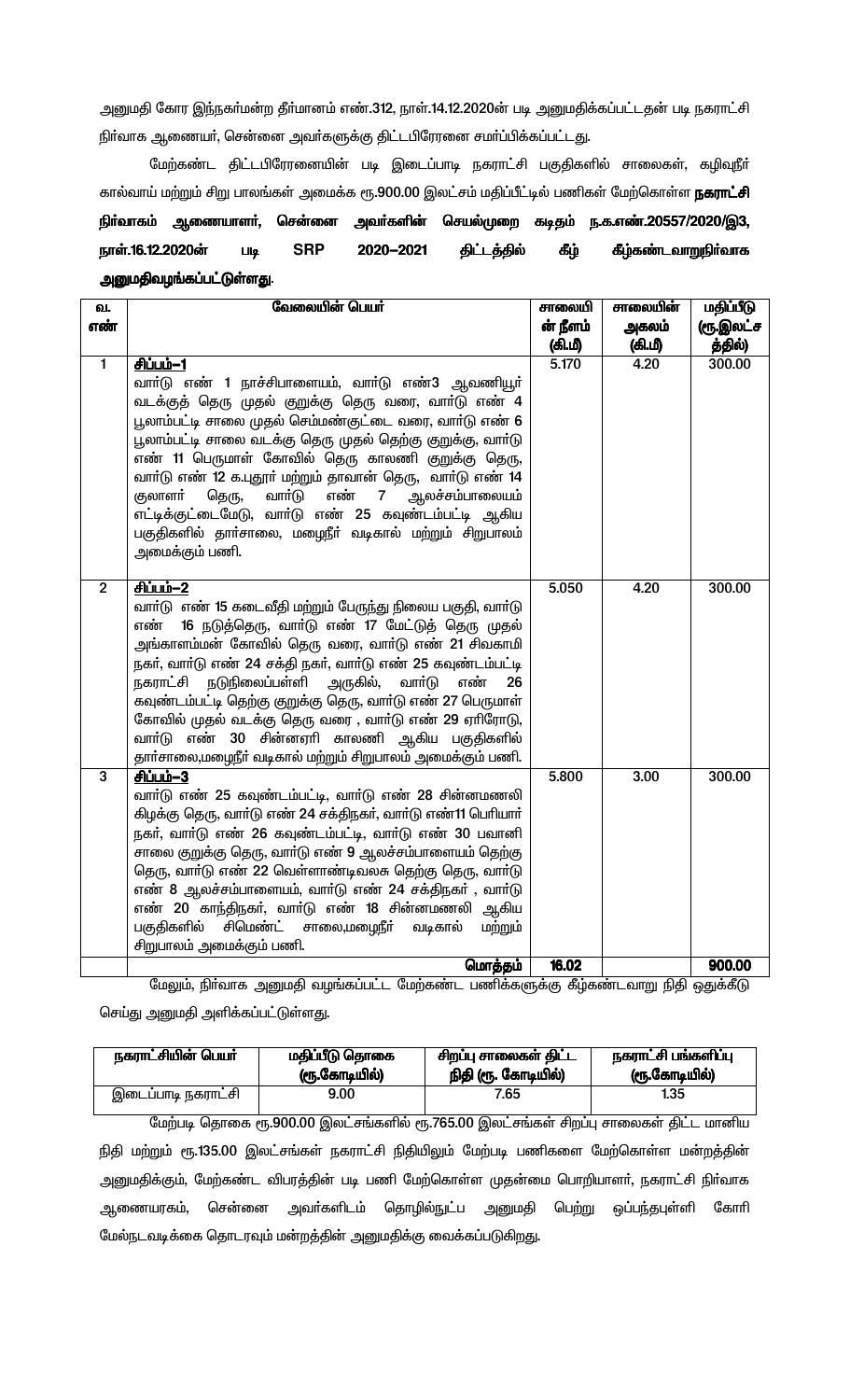- 1. மன்றம் அனுமதிக்கலாம்.
- 2. மேற்படி பணிக்கு SRP2020–2021 திட்டத்தின் கீழ் அனுமதிக்கப்பட்டுள்ள தொகைக்கு கூடுதலாக வரப்பெறும் தொகையை நகராட்சி பொது நிதியிலிருந்து மேற்கொள்ளவும் மன்றம் அனுமதிக்கலாம்.
- 3. மேற்படி பணிக்கு நகராட்சி நிர்வாக ஆணையரக முதன்மை பொறியாளர், சென்னை அவர்களின் தொழில் நுட்ப அனுமதி பெற்று ஒப்பந்தப்புள்ளி கோரி மேல் நடவடிக்கை தொடரவும் மன்றம் அனுமதிக்லாம்.

#### ந.க.எண்.2038/2020/இ2

## பொருள்3

இந்நகராட்சிக்கு சொந்தமான நவீன இறைச்சி கூடம் செயல்படுவதற்கு 2020-2022-ம் ஆண்டிற்க்கான புதுபித்தல் கட்டணம் செலுத்தி புதுபித்து கொள்ளுமாறு கொமாரபாளையம், மாவட்ட சுற்றுச்சூழல் பொறியாளா் அவா்களின் கடிதம் எண்.F.KMP0237/RS/DEE/TNPCB/ KMP/2020 நாள்.15.12.2020ல் தெரிவிக்கப்பட்டுள்ளதை தொடர்ந்து, மேற்கண்ட நவீன இறைச்சி கூடத்திற்கு 31.03.2020 வரையிலான நீா் மாசு கட்டுபாடு கட்டணம் ரூ.17800/-, காற்று மாசு கட்டுபாடு கட்டணம் ரூ.17800/— மற்றும் 2020—2022 ஆம் ஆண்டுக்கு நீர் மாசு கட்டுபாடு கட்டணம் ரூ.8800/— மற்றும் காற்று மாசு கட்டுபாடு கட்டணம் ரூ.8800/— ஆக மொத்தம் ரூ.53200/— யை மேற்கண்ட மாசு கட்டுபாட்டுத் துறைக்கு செலுத்த மன்ற அனுமதிக்கு வைக்கப்படுகிறது.

அலுவலககுறி**ப்**பு —

- 1) மன்றம் அனுமதிக்கலாம்.
- 2) மேற்கண்ட நவீன இறைச்சி கூடத்திற்கு மாசுகாட்டுப்பாட்டு வாரியத்தில் சான்று பெற அவசர அவசியம் கருதி தனிஅலுவலா் அவா்களின் முன் அனுமதி பெற்று தொகை வழங்கியதை மன்றம் அனுமதிக்கலாம்.

## ந.க.எண் 1309/2016/எச்1

#### பொருள்1

இடைப்பாடி நகராட்சி நகராட்சி எல்லைக்குட்பட்ட 1 முதல் 30 வாா்டுகளில் உள்ள அனைத்து வகையான மின் விளக்குகளையும் LED தெருவிளக்குகளாக மாற்றுதல் மற்றும் புதிய விரிவாக்கப்பட்ட பகுதிகளில் புதியதாக LED மின் தெருவிளக்குகள் அமைத்தல் பணிக்குதயார்செய்யப்பட்ட மதிப்பீட்டு தொகை ரூ.340.00 இலட்சத்திற்கு 2020—2021ம் ஆண்டின் ஏதேனும் திட்டத்தில் நிதி ஒதுக்கீடு நகராட்சி நிா்வாக ஆணையா், சென்னை அவா்களிடம் கோாி, நிா்வாக அனுமதி பெற்று மேல் நடவடிக்கை பெற்று மேற்கொள்ளவும் மன்றத்தின் அனுமதிக்கு வைக்கப்படுகிறது.

அலுவலக குறிப்பு.மன்றம் அனுமதிக்கலாம். ந.க.எண்.2550/2019/இ2

#### பொருள் 1

இந்நகராட்சியின் பழைய நகராட்சி அலுவலக கட்டிடத்தில் செயல்பட்டுவரும் கணிணி வரூல் மையத்தில் UPS இன்றி செயல்பட்டு வருகிறது.மின் இணைப்பு துண்டிப்பு ஏற்படும் சமயத்தில் வசூல் பணி பாதிக்கப்படுவதால் UPS புதியதாக பெற்று பெருத்த 11.12.2020ம் தேதியில் வரப்பெற்ற விலைப்புள்ளிகளின் ஒப்புநோக்கு பட்டியலை கீழ்கண்ட விபரப்படி மன்றத்தின் பாா்வைக்கும் முடிவிற்கும் வைக்கப்படுகிறது.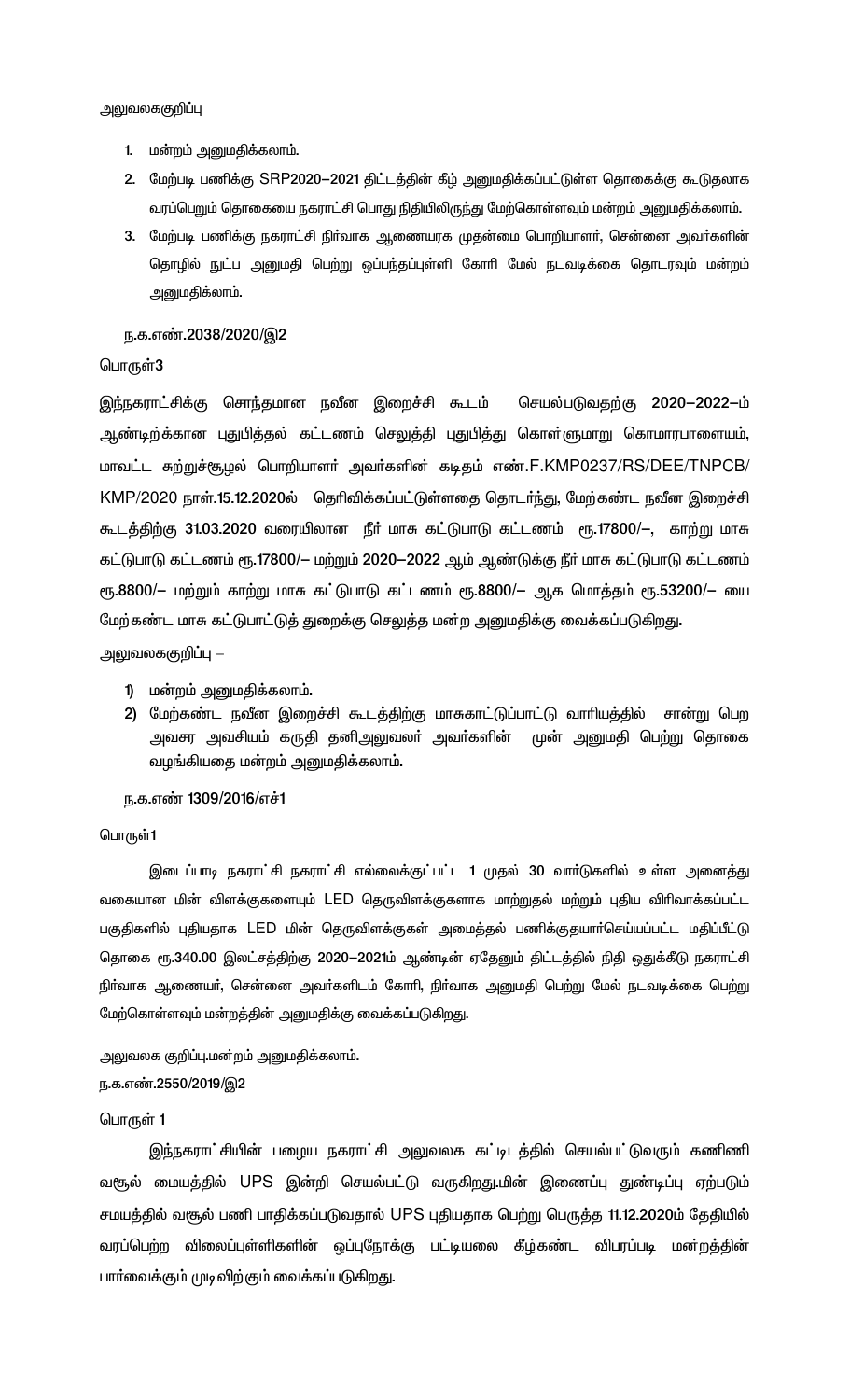| ഖ.          | பணியின் பெயர்                                                                                     | செலவு      | நிறுவனத்தின்                                                  | விலைப்புள்ளி                    |
|-------------|---------------------------------------------------------------------------------------------------|------------|---------------------------------------------------------------|---------------------------------|
| எண.         |                                                                                                   | தொகை ரூ.   | பெயர்                                                         | தொகை ரூ.                        |
|             | இந்நகராட்சியின் பழைய                                                                              |            | M/s.Kannika<br>Electrical and<br>Motor works,<br>Poolampatti. | $\rm e$ гҕ.26,000/-             |
| 1.          | நகராட்சி<br>அலுவலக<br>கட்டிடத்தில்<br>செயல்பட்டுவரும்<br>கணிணி<br>வசூல்<br>UPSபெற்று<br>மையத்தில் | $30,000/-$ | M/s. AK Power<br>Point,<br>Poolampatti.                       | $\rm{e}$ Гђ.26,900/-            |
| பெருத்துதல் |                                                                                                   |            | M/s. AKM<br>Engineering<br>Works,<br>Idappadi                 | $\rm e$ <sup>16</sup> .27,700/- |

## <u>அலுவலககுறிப்பு:</u>

- மேற்கண்டவாறு வரப்பெற்ற மூன்று விலைப்புள்ளிகளில் குறைவாக ரூ.26,000/-ம்  $\blacksquare$ விலைப்புள்ளி கொடுத்துள்ள M/s.Kannika Electrical and Motor works, Poolampatti நிறுவனத்தின் விலைப்புள்ளியை மன்றம் ஏற்கலாம்.
- மேற்கண்ட பணியை நகராட்சி பொது நிதியிலிருந்து மேற்கொள்ளவும் மன்றம்  $2.$ அனுமதிக்கலாம்.

(ந.க.எண்.1832/2020/இ2)

## பொருள் 2

இந்நகராட்சி பொது சுகாதாரப்பிரிவில் டெங்குஒழிப்புபணிகளை ேமற்கொள்ளதேவையான மலேரியாபணியாளர்கள்இல்லாததால், வெளிக்கொணர்வு (Out sourcing) மூலம் மகளிர் சுய உதவிக்குழுக்களிடம், மாவட்டஆட்சித்தலைவர் அவா்களால் அவ்வப்போது அரசிதழில் வெளியிடப்படும் தினக்கூலிஅடிப்படையில் 30பணியாளர்களை விநியோகம் செய்யவாகைமற்றும் பூங்குழல்மகளிா் சுய உதவிக்குழுகளின் பணிகாலம் 31.12.2020 உடன் முடிவடையவுள்ளது. தற்போது கொரோனா வைரஸ் நோய் தொற்று வேகமாக பரவிவருவதால் 2020—2021 ஆம் ஆண்டுக்கு புதியதாக விலைப்புள்ளி கோர இயலாத நிலை உள்ளதாலும், பொது சுகாதார டெங்கு ஒழிப்பு பணி மற்றும் கொரோனா வைரஸ் தொற்று நோய் தடுப்பு பணிகள் மேற்கொள்ள இயலாத சூழ்நிலை ஏற்படும் என்பதால் 01.01.2021 முதல் 31.03.2021 வரை மகளிர் சுய உதவிக்குழுவின் சம்மதக்கடிதத்துடன் ஏற்கனவே வழங்கப்பட்ட ஊதியத்தின் அடிப்படையில் பணிகள் மேற்கொள்ள பணி உத்திரவு வழங்கவும், மேற்படி இப்பணிகளுக்கு ஏற்படும் இதர கூடுதல் செலவினங்களும் சோ்த்து ஆகும் உத்தேச செலவினம் ரூ10,00,000/— க்கும் மன்ற அனுமதிக்கு வைக்கப்படுகிறது.

அலுவலககுறிப்பு

1) மன்றம் அனுமதிக்கலாம்.

2) மேற்படிசெலவினம் பொதுநிதியில் இருந்து மேற்கொள்ளவும் மன்றம் அனுமதிக்கலாம். (ந.க.எண்554/2019/எச்1)

## பொருள் 3

இடைப்பாடி நகராட்சி பொதுசுகாதாரப்பிரிவு நகராட்சி நிர்வாக மண்டல இயக்குநர், சேலம் அவா்களின் கானொலி காட்சி கூட்டத்தில் தற்போது மழைக்காலம் என்பதால் கொசுக்கள்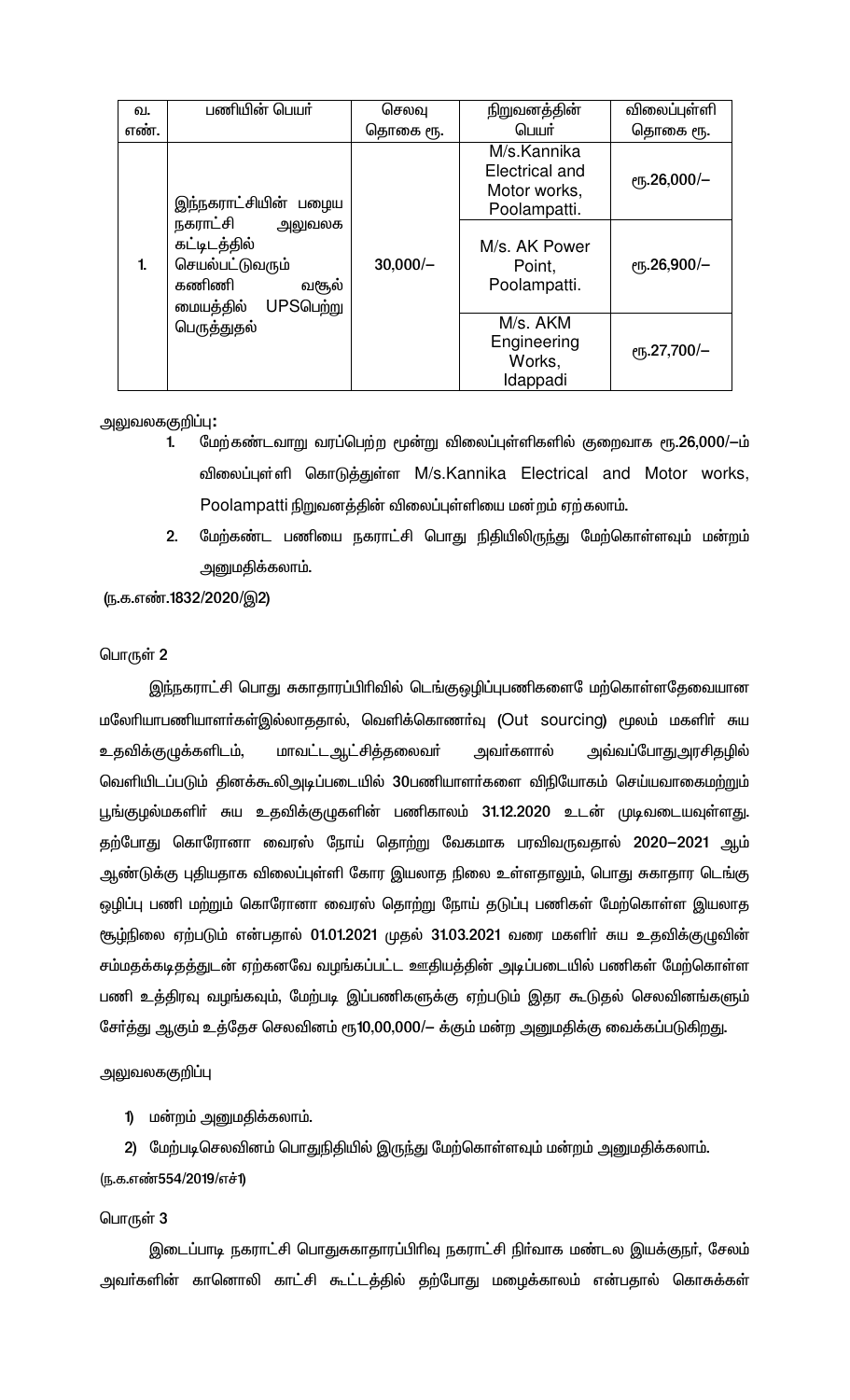உற்பத்தியாக டெங்கு காய்ச்சல் பரவ வாய்ப்புள்ளதால் முன்னெச்சரிக்கை நடவடிக்கையாக புகை மருந்து இயந்திரங்களை சா்வீஸ் மற்றும் பழுதுகளை சாிசெய்து தயாா்நிலையில் இருக்க அறிவுறுத்தப்பட்டது. அதன்படி துப்புரவு ஆய்வாளா் திரு.எம்.நிருபன் சக்கரவா்த்தி அவா்களால் அவசர அவசியம் கருதி புகை மருந்து இயந்திரங்களின் பழுதுகளை சாிசெய்து அதற்கான பில் தொகை ரூ8876/— பட்டியல் வழங்கியுள்ளாா். எனவே எம்.நிருபன் சக்கரவா்த்தி அவா்களுக்கு ரூ8876/– வழங்க மன்ற அனுமதிக்கு வைக்கப்படுகிறது.

அலுவலககுறிப்பு– மன்றம் அனுமதிக்கலாம்.

(ந.க.எண்.1571 /2020/எச்1)

## பொருள் 4

இடைப்பாடி நகராட்சியின் 2018–19ம் ஆண்டின் வருமான வரி கணக்கிணை தாக்கல் செய்ய வருமான வரித்துறையின் அறிவிப்பிள் பேரில் திரு.எம்.பரமேஸ்வரன் ஆடிட்டர் மூலம் 2018– 19ம் ஆண்டிற்கு தாக்கல் செய்யப்பட்டதற்கு ரூ6500/—கட்டணம் மேற்படி ஆடிட்டர் அவர்களுக்கு வழங்கவும் , ஒப்பந்ததாரா்களின் பில்பட்டியல் பிடித்தம் செய்யபடும் வருமான வாித் தொகையான (TDS) செலுத்தியதற்கு 2019–20 III and IVth காலாண்டு மற்றும் 2020–21 முதல் காலாண்டு ஆகியவற்றிக்கு ரிட்டா்ஸ் தாக்கல் செய்தமைக்கு திரு.எம்.பாலு ஆடிட்டா் சேலம் அவா்களுக்கு தொகை ரூ6470/— வழங்கவும் இதற்கான செலவினத்தினை நகராட்சி பொது நிதியில் மேற்கொள்ளவும் மன்றத்தின் அனுமதி வேண்டப்படுகிகிது.

அலுவலக குறிப்பு : மன்றம் அனுமதி வழங்கலாம்

#### ரு.க.எண்382/2019/பி1)

#### பொருள் 5

இந்நகராட்சிக்கு சொந்தமான கீழ் கண்ட ஆண்டு குத்தகை இனங்கள்01.04.2018 முதல் 31.03.2021ந் தேதியுடன் மூன்று ஆண்டுகள் முடிவடைய உள்ளதால் 01.04.2021 ந் தேதி முதல் 31.03.2024ந் தேதி வரையிலான மூன்றாண்டு காலத்திற்கு பொது ஏலம் / ஒப்பந்தப்புள்ளி கோரவும், ஒப்பந்தப்புள்ளி அறிக்கையினை உள்ளூா் அச்சகங்களில் அச்சு செய்ய விலைப்புள்ளி கோரவும் , தினசாி நாளிதழ்களில் விளம்பரம் செய்யவும் அதற்கான உத்தேச செலவினம் ரூ50,000/ $-$ க்கு மன்ற அனுமதிக்கு வைக்கப்படுகிறது.

# அலுவலக குறிப்பு : மன்றம் அனுமதி வழங்கலாம்

#### (ந.க.எண்2627/2020/பி4)

#### பொருள் 6

இந்நகராட்சிக்கு சொந்தமான ஆண்டு குத்தகை இனங்களை 2021 முதல் 2024ம் ஆண்டு வரை மூன்றாண்டுகளுக்கு ஏலம் மற்றும் ஒப்பந்தப்புள்ளி கோர ஏல அறிவிக்கை அச்சு செய்து (200) அச்சகங்களில் எண்ணிக்கை வழங்க உள்ளூர் விலைப்புள்ளி கேரப்பட்டதற்கு மூன்று அச்சகங்களிள் இருந்து பெற்றப்பட்ட விலைப்புள்ளிகளின் விபரம் மன்றத்தின் பாா்வைக்கு வைக்கப்படுகிறது.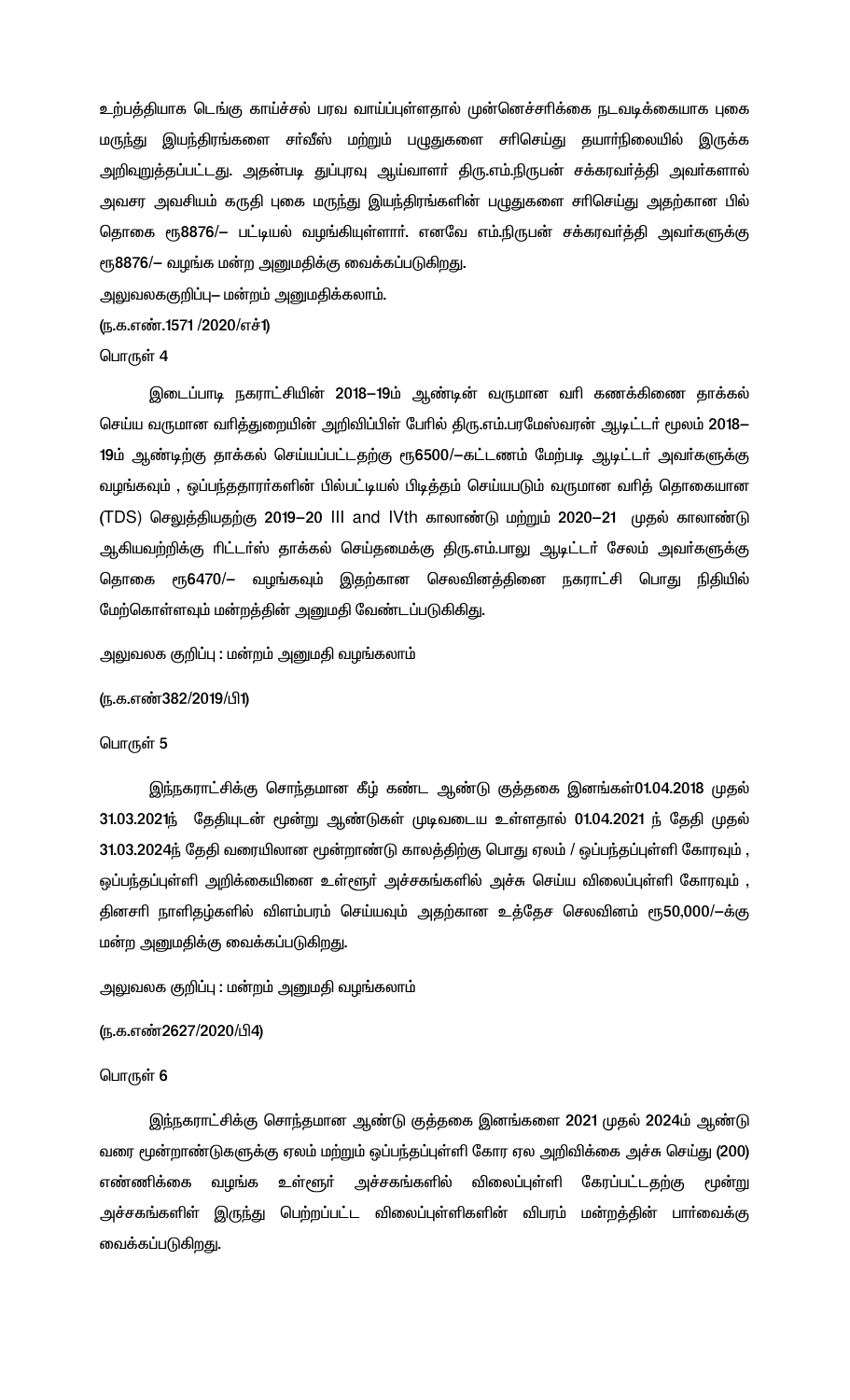| வ   | விலைப்புள்ளி வழங்கிய     | ஏல அறிவிக்கை  | விலை ரூ                 |
|-----|--------------------------|---------------|-------------------------|
| எண் | அச்சகத்தின் பெயர்        | புத்தகங்களின் |                         |
|     | மற்றும் முகவரி           | எண்ணிக்கை     |                         |
| 1.  | சாய் பிரிண்டர்ஸ்<br>சக்ய | 200 எண்ணிக்கை | $\epsilon$ гђ16,000/-   |
|     | சங்ககிரி மெயின் ரோடு ,   |               |                         |
|     | கொங்கணாபுரம்             |               |                         |
|     | சேலம்மாவட்டம்            |               |                         |
| 2.  | அருள் முருகன்            | 200 எண்ணிக்கை | $\epsilon$ гђ16,700/-   |
|     | பிரிண்டர்ஸ் சங்ககிரி     |               |                         |
|     | மெயின் ரோடு ,            |               |                         |
|     | கொங்கணாபுரம்             |               |                         |
|     | எடப்பாடி                 |               |                         |
| 3.  | பழனியப்பா கம்ப்யூட்டர்   | 200 எண்ணிக்கை | $\rm e\bar{m}$ 14,000/- |
|     | ஆப்செட் பிரிண்டா்ஸ்      |               |                         |
|     | சக்தி தியேட்டர் அருகில்  |               |                         |
|     | வெள்ளாண்டிவலசு           |               |                         |
|     | இடைப்பாடி                |               |                         |
|     |                          |               |                         |

அலுவலக குறிப்பு

- 1. பெறப்பட்ட மூன்று விலைப்புள்ளிகளில் வரிசை எண் 3ல் காணும் பழனியப்பா கம்ப்யூட்டர் ஆப்செட் பிரிண்டர்ஸ், இடைப்பாடி என்பவரின் விலைப்புள்ளி குறைவாக உள்ளதை மன்றம் ஏற்கலாம்
- 2. அவசர அவசியம் கருதி தனி அலுவலாின் முன் அனுமதிபெற்று பணி உத்திரவு வழங்கியமைக்கு மன்றம் ஒப்புதல் அளிக்கலாம்
- 3. மேற்கண்ட பணிக்கான செலவினத் தொகையை நகராட்சி வருவாய் நிதியியில் இருந்து வழங்கவும் அனுமதிக்கலாம்

# (ந.க.எண்2627/2020/பி4)

# பொருள் 7

நகராட்சி நிா்வாக மண்டல இயக்குநா் சேலம் அவா்களின் ஆய்வுக்கூட்டத்தில் அறிவுறுத்தப்பட்டவாறு இந்நகராட்சி பொது மக்களிடம் விழிப்புணா்வு ஏற்படுத்தும் வகையில் கொரோனா வைரஸ் தொற்று நோய் தடுப்பு நடவடிக்கையாக சமூக இடைவெளி கடைபிடித்தல், கொசு புளு உற்பத்தியாதல் தடுத்தல், தூய்மை இந்தியா திட்டம் – திடக்கழிவு மேலாண்மைத் திட்டம் துணைவிதிகள் – 2016 மற்றும் பிளாஸ்டிக் கழிவு மேலாண்மைத் திட்டம் துணைவிதிகள் – 2016 ஆகியவை தொடர்பான விழிப்புணர்வு வாசகங்கள் அடங்கிய ஸ்டிக்கர்கள் அச்சடித்து வழங்க ஆகும் உத்தேச செலவினத் தொகை ரூ5.50 லட்சத்திற்கு, அரசு அங்கீகாரம் பெற்ற கூட்டுறவு மையங்களின் விலைப்புள்ளி கோரவும் மன்ற அனுமதிக்கு வைக்கப்படுகிறது.

அலுவலககுறிப்பு

1) மன்றம் அனுமதிக்கலாம்.

2) மேற்படிசெலவினம் பொதுநிதியில் இருந்து மேற்கொள்ளவும் மன்றம் அனுமதிக்கலாம். (ந.க.எண்.450/2020/எச்1)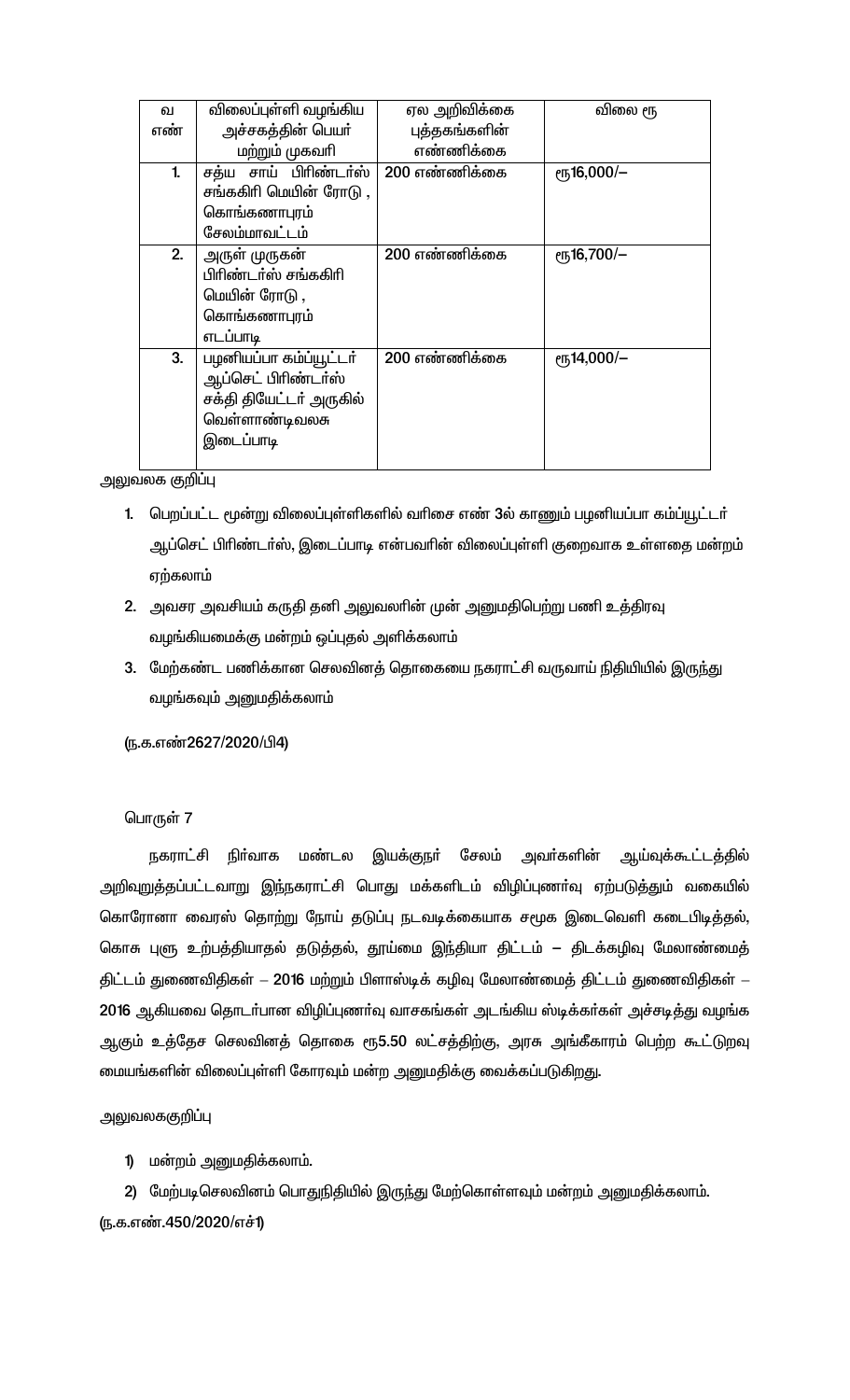இடைப்பாடி நகராட்சி பொதுமக்களுக்கு நோய் தடுப்பு தொடா்பான விழிப்புணா்வு ஏற்படுத்தும் வகையில் ஸ்டிக்கா்கள் அச்சடித்து வழங்க 17.12.2020 ல் விலைப்புள்ளி கோரப்பட்டதின்படி 22.12.2020-ல் மூன்று விலைபுள்ளிகள் பெறபட்டதின் ஒப்புநோக்கு பட்டியல் மன்றத்தின் பாா்வைக்கும் அனுமதிக்கும்

| வ.எண           | நிறுவனத்தின் பெயர்                                                                                                 | ஸ்டிக்கர் விபரம்                                 | எண்ணிக் | தொகை                     |
|----------------|--------------------------------------------------------------------------------------------------------------------|--------------------------------------------------|---------|--------------------------|
|                |                                                                                                                    |                                                  | க       |                          |
|                | <b>SSI Indco Serve</b><br>86 A/7, Muthu Complex,<br>New Road, Kovilpatti - 628<br>501.                             |                                                  |         | er <sub>5</sub> 531000/- |
| $\overline{2}$ | Arumbakkam Stationaries &<br><b>Printing Service</b><br>24/20, Dumpllai street,<br>Arumbakkam, Chennai -600<br>106 | 4 வகையான<br>ஸ்டிக்கா்கள்<br>தல 7500<br>எண்ணிக்கை | 30000   | eҧ548700/-               |
| 3              | Multi Purpose Service<br>67/5, Dashspeek Complex,<br>Tirunelveli Junction - 627 701.                               |                                                  |         | <b>е</b> ҧ566400/-       |

மேற்படி வரப்பெற்ற மூன்று விலைப்புள்ளிகளில் குறைந்த விலைப்புள்ளி வழங்கியுள்ள SSI SSI Indco Serve, Kovilpatti அவர்களின் விலைப்புள்ளியை ஏற்று பணிகள் மேற்கொள்ள மன்ற அனுமதிக்கு வைக்கப்படுகிறது.

அலுவலக குறிப்பு :– மன்றம் அனுமதிக்கலாம்.

(ந.க.எண் 450 / 2020 / எச்1)

# பொருள் 9

இடைப்பாடி நகராட்சியில் கடந்த நான்கு ஆண்டுகளில் மேற்கொள்ளப்பட்ட திட்டப்பணிகள் மற்றும் நடைபெற்று வரும் பணிகள் மற்றும் இனி நடக்க போகும் திட்டப்பணிகள் விபரங்களை கீழ்கண்ட நாழிளில்களில் விளம்பரம் செய்தமைக்கு தொகை வழங்க மன்றத்தின் அனுமதிக்கு வைக்கப்படுகிறது.

| வ.எண் | நாளிதழ் பெயர்                     | பட்டியல் எண் / நாள் | தொகை ரூ.            |  |
|-------|-----------------------------------|---------------------|---------------------|--|
| 1.    | தினகரன் (KAL Publications(p) Ltd) | 3000246773/         | ரு.26208.00         |  |
|       |                                   | நாள்.25.10.2020     |                     |  |
| 2.    | தினத்தந்தி                        | SLM2021-000793,     | <b>е</b> ҧ.33390.00 |  |
|       |                                   | நாள்.26.10.2020     |                     |  |

அலுவலககுறிப்பு:

- 1. மன்றம் அனுமதிக்காலம்
- 2. மேற்கண்ட செலவுத்தொகையை நகராட்சி நிதியிலிரு<u>ந்</u>து பொது மேற்கொள்ளவும் மன்றம் அனுமதிக்கலாம்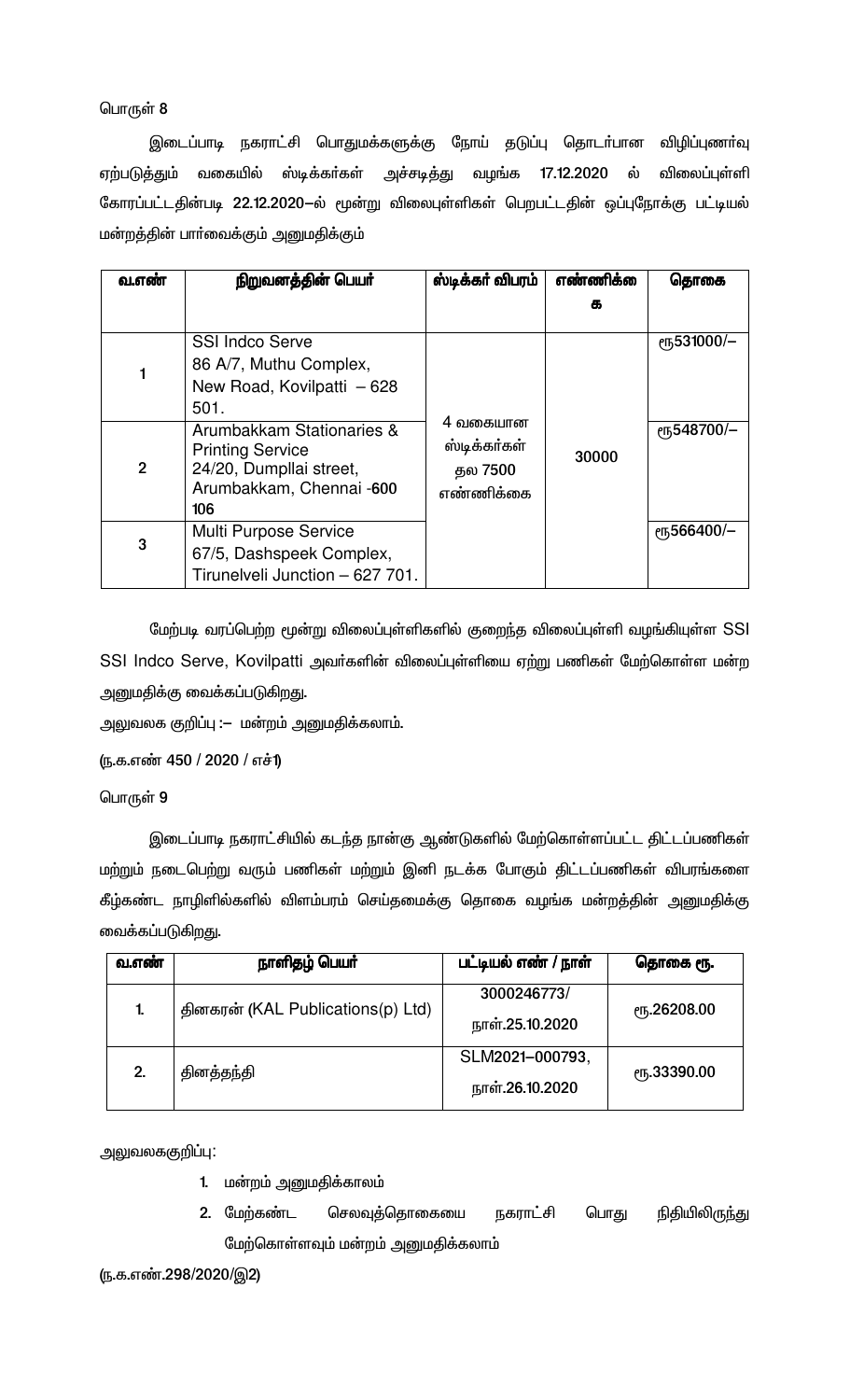இடைப்பாடி நகராட்சியில் தமிழ்நாடு நகா்புற சாலைகள் அபிவிருத்தி திட்டத்தின் கீழ் (TURIP-2020-2021)ரூ.34.00 இலட்சம் மதிப்பீட்டில் நகராட்சி பகுதியில் தாா் சாலைகள் அமைக்கும் பணிகள்மேற்கொள்ள ஒப்பந்தபுள்ளி அறிவிப்பை மாவட்ட அளவில் விளம்பரம் செய்தமைக்கு பட்டியல் எண்.TNI1151320, நாள்.29.07.2020ன் படி (தினமனி நாளிதழ்) Express Publications (Madurai) Private Limited அவர்களுக்கு விளம்பர செலவு தொகை ரூ.8,681/-யை வழங்க மன்றத்தின் அனுமதிக்கு.

## அலுவலககுறிப்பு

1). மன்றம் அனுமதிக்கலாம்

2). மேற்கன்ட செலவு தொகை ரூ.8,681/—யை தமிழ்நாடு நகா்புற சாலைகள் அபிவிருத்தி

திட்டத்தின் கீழ் (TURIP-2020-2021)நிதியிலிருந்து மேற்கொள்ள மன்றம் அனுமதிக்கலாம். (ந.க.எண்.438/2020/இ2)

#### பொருள் 11

இடைப்பாடி நகராட்சியில் 14வது மத்திய நிதிக்குழு முதல் தவனை மானியம் 2019-2020 நிதி ஒதுக்கீடுதிட்டத்தில் ரூ.40.00 இலட்சம் மதிப்பீட்டில் பணி மேற்கொள்ள ஒப்பந்தபுள்ளி அறிவிப்பை மாவட்ட அளவில் விளம்பரம் செய்தமைக்கு பட்டியல் எண்.TNl1129443, நாள்.09.01.2020ன் படி (தினமனி நாளிதழ்) Express Publications (Madurai) Private Limited அவா்களுக்கு விளம்பர செலவு தொகை ரூ.13356/--யை வழங்க மன்றத்தின் அனுமதிக்கு.

அலுவலககுறிப்பு

1). மன்றம் அனுமதிக்கலாம்

2). மேற்கன்ட செலவு தொகை ரூ.13,356/—யை 14வது மத்திய நிதிக்குழு முதல் தவனை மானியம் 2019—2020 நிதியிலிருந்து மேற்கொள்ள மன்றம் அனுமதிக்கலாம்.

(ந.க.எண்.15/2020/இ2)

#### பொருள்  $12$

இடைப்பாடி நகராட்சி வாா்டு எண்.11 ஜலகண்டாபுரம் சாலையில் அமைந்துள்ள நகராட்சிக்கு சொந்தமான எாிவாயு தகன மேடையில் ஏற்பட்டுள்ள பழுதடைந்துள்ளதால் இறந்தவா்களின் உடல்களை எாிப்தற்கு சிரமமான நிலை ஏற்பட்டுள்ளது. எனவே, இப்பழுதுகளை சாிசெய்வதற்கு தயாா் செய்யப்பட்டுள்ள மதிப்பீட்டு தொகை ரூ.1,40,000/-க்கு மன்றத்தின் அனுமதிக்கு

#### அலுவலககுறிப்பு

- 1. மன்றம் அனுமதிக்கலாம்
- 2. மேற்கண்ட பணியின் அவசரம் அவசியம் கருதி தனிஅலுவலாின் முன்அனுமதி பெற்று ஒப்பந்ப்புள்ளி கேரியதை மன்றம் அனுமதிக்கலாம்.
- 3. மேற்கன்ட செலவு தொகை நகராட்சி பொது நிதியிலிரு<u>ந்</u>து மேற்கொள்ள மன்றம் அனுமதிக்கலாம்

(ந.க.எண்.2455/2020/இ2)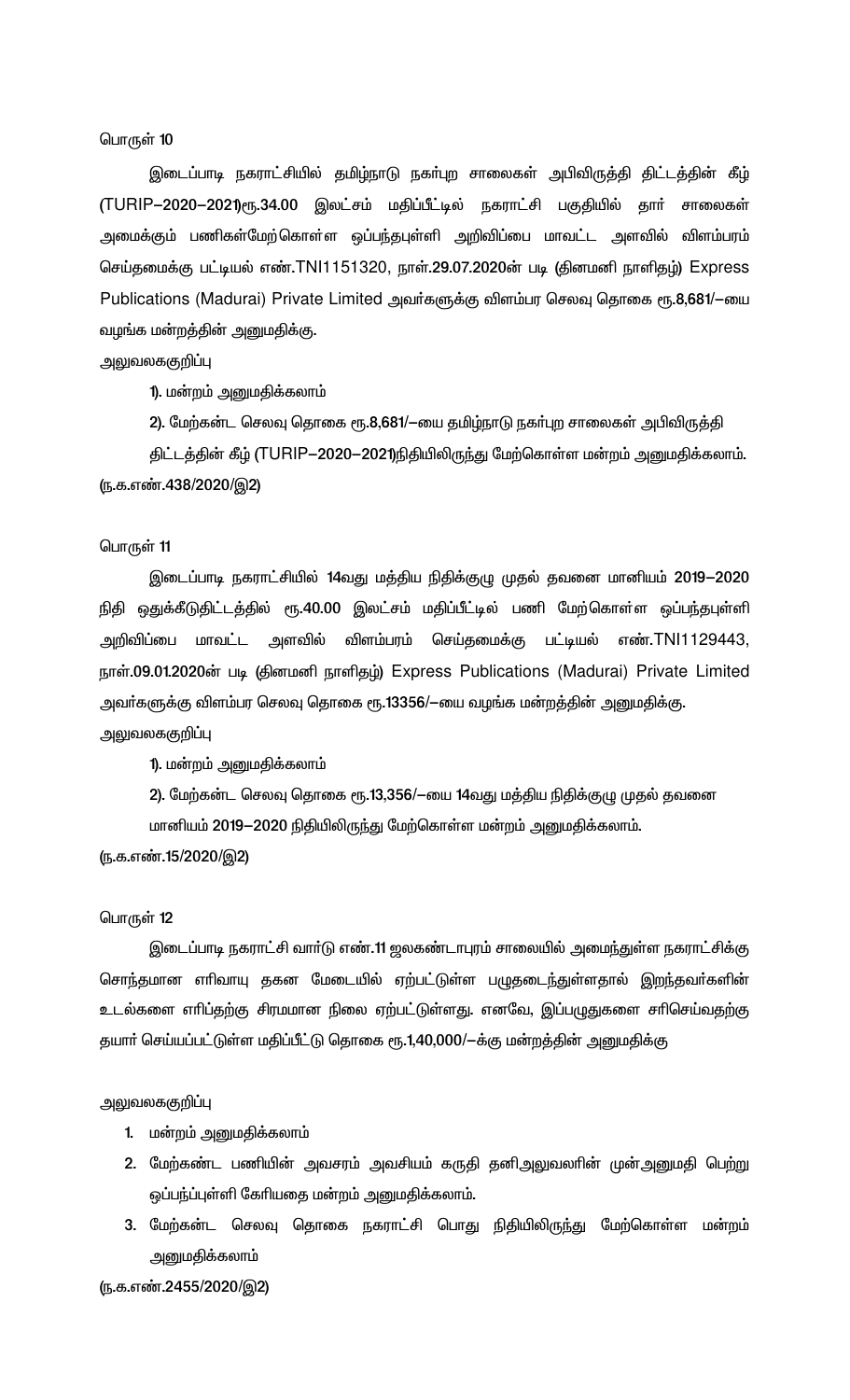இடைப்பாடி நகராட்சி 2020–2021ம் ஆண்டு பொது நிதி கீழ்கண்ட பணியை மேற்கொள்ள 30.12.2020ம் கேகியில் ஒப்பந்தப்புள்ளிகள் கோரப்பட்டதில் வரப்பெற்ற இரண்டு ஒப்பந்தப்புள்ளிகளை கீழ்கண்ட விபரப்படி மன்றத்தின் பாா்வைக்கும் முடிவிற்கும் வைக்கப்படுகிறது.

| வ.<br>எண். | பணியின் பெயர்                                                    | மதிப்பீட்டுத்<br>தொகை<br>(ரூபாய்<br>இலட்சத்தில்) | ஒப்பந்ததாரா்<br>பெயர்                     | ஒப்பந்தப்புள்ளி<br>சதவீதம்                |
|------------|------------------------------------------------------------------|--------------------------------------------------|-------------------------------------------|-------------------------------------------|
| 1.         | இடைப்பாடி நகராட்சிக்கு<br>சொந்தமான<br>எரிவாயு<br>மேடையில்<br>தகன | 1.40                                             | M/s. SGS<br>Services,<br>Chennai.         | மதிப்பீட்டை விட<br>0.01 சதவீதம்<br>குறைவு |
|            | பணிகள்<br>பராமரிப்பு<br>மேற்கொள்ளுதல்                            |                                                  | M/s.Logeshwari<br>Industries,<br>Chennai. | மதிப்பீட்டை விட<br>1.96 சதவீதம்<br>அதிகம் |

அலுவலக குறிப்பு.

- 1. மேற்கண்டவாறு வரப்பெற்ற இரண்டு ஒப்பந்தப்புள்ளிகளில் மதிப்பீட்டை விட 0.01 சதவீதம் குறைவான ஒப்பந்தப்புள்ளி கொடுத்துள்ள  $M/s.$ SGS Services. Chennai. பனிமணையின் ஒப்பந்தப்புள்ளியை மன்றம் ஏற்கலாம்.
- 2. மேற்கணும் பணியின் அவசரம் அவசியம் கருதி தனிஅலுவரின் முன்அனுமதி பெற்று குறைவான ஒப்பந்தப்புள்ளி கொடுத்துள்ள M/s. SGS Services, Chennai அவர்களுக்கு பணிஉத்தரவு வழங்கியதை மன்றம் அனுமதிக்கலாம்.

(ந.க.எண். 2455/2020/இ2)

### பொருள் 14

நகராட்சி நிர்வாக ஆணையாளர், சென்னை அவர்களின் கடிதம் ந.க.எண்.19553/lHSDP-3/2015, நாள்.15.06.2020ன் படி மத்திய அரசின் Ministry of Housing and Urban Affairs (MoHUA) and Ministry of Human Resource Development (MHRD), All India Council for Technical Education (AICTE) உடன் இணைத்து புதியதாகள படித்து வெளிவரும் பட்டதாரிகளுக்கு "The Urban Learning Internship Program" (TULIP) திட்டத்தின் கீழ் உள்ளாட்சிகள் மற்றும் Smart Cities–களில் 1)Urban Planning, 2)Transport Engineering, 3) Environment மற்றும் 4) Innovative Finance etc., துறையில் பயிற்சிகள் வழங்கிட தெரிவிக்கப்பட்டுள்ளது.

அதன்படி, இடைப்பாடி நகராட்சியில் "The Urban Learning Internship Program" (TULIP) திட்டத்தின் கீழ் இரண்டு பட்டதாரிகளை 02.11.2020 முதல் 31.10.2021 வரை பயிற்சிகள் வழங்க நியமனம் செய்யப்பட்டுள்ளது.

மேலும், The Urban Learning Internship Program" (TULIP) Guidelines-ன் படி மேற்காணும் பயிற்சியாளருக்கு உதவித்தொகை மற்றும் கொடுப்பனவு (Stipend and Allowance) ரூ.5000/— முதல் ரூ.10000/— வரை வழங்கலாம் எனவும் இதற்கான செலவுத் தொகையை நகராட்சி நிதியிலிருந்து மேற்கொள்ளவும் தெரிவிக்கப்பட்டுள்ளது.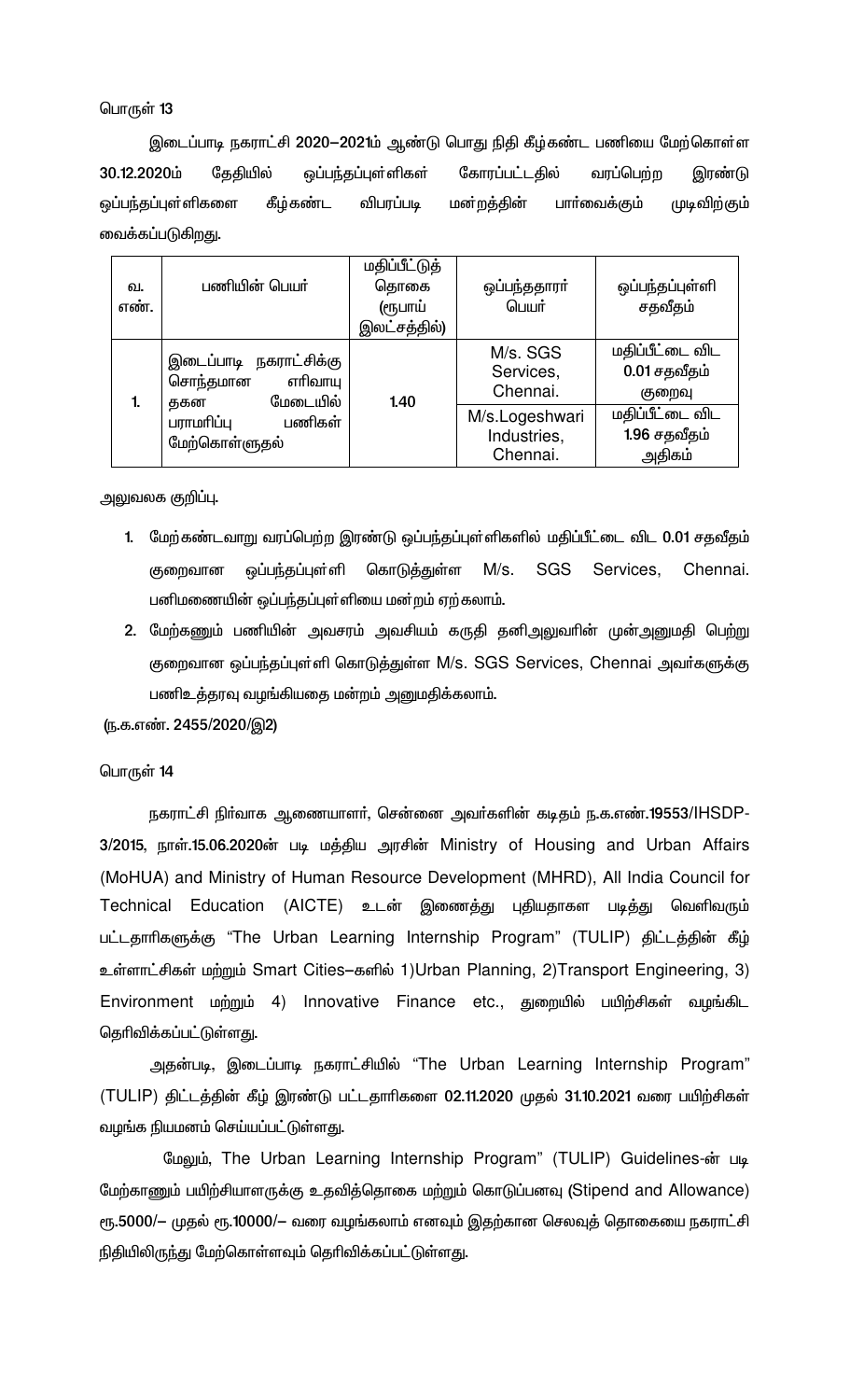எனவே. இப்பயிற்சிக்கான பயிற்சியாளா்களுக்கு உதவித்தொகை மற்றும் கொடுப்பனவாக (Stipend and Allowance) பட்டதாரி ஒருவருக்கு தலா தொகை ரூ.5000/-வழங்க மன்றத்தின் அனுமதிக்கு.

# அலுவலககுறிப்பு

- 1. மன்றம் அனுமதிக்கலாம்.
- $\mathbf{p}$ மேற்படி தொகையை நகராட்சி பொது நிதியில் இருந்து செலவினம் மேற்கொள்ளவும் மன்றம் அனுமதிக்கலாம்.

### ந.க.எண்.1602/20/இ2

## பொருள் 15

இந்நகராட்சிக்கு சொந்தமான பழைய நகராட்சி அலுவலக கட்டிட வளாகம் முன்பு இரண்டு அசோக மரங்கள் மின்கம்பி அருகில் உள்ளதால் பொதுமக்களுக்கும் கட்டிடத்திற்கும் பாதிப்பு ஏற்படுத்தும் வகையில் உள்ளதால் சங்ககிரி வருவாய் கோட்டாட்சியா் அவா்களின் கடிதத்தின் படி வனசரக அலுவலா் மேட்டூா் அவா்களின் மரமதிப்பீட் அறிக்கையின் படி மேற்கண்ட இரண்டு அசோக மரங்களை அகற்ற 07.12.2020ந் தேதி பகிரங்க ஏலம் விடப்பட்டது. மேற்படி மரங்களை ஏலம் கோரியதன் விபரம் மன்றத்தின் பாா்வைக்கும் முடிவிற்கும் வைக்கப்படுகிறது.

| வ.எண | ஏலம் கோரியவா்களின் விபரம்        | மரங்களின் விபரம் | உச்ச ஏலக் கேள்வி |
|------|----------------------------------|------------------|------------------|
|      |                                  |                  |                  |
|      | திரு.சின்னத்தம்பி                |                  |                  |
|      | நைனாம்பட்டி பழைய தெரு            |                  | <b>е</b> ҧ5300   |
|      | இடைப்பாடி                        | அசோக மரங்கள் 2   |                  |
|      | திரு.ஆா்.ஜெகன் தங்கதுரை          | எண்ணிக்கை        |                  |
|      | க/பெ ராஜேந்திரன்                 |                  | <b>е</b> ҧ5350   |
|      | க.புதூா் மேற்குத் தெரு இடைப்பாடி |                  |                  |

அலுவலக குறி**ப்**பு

- 1. மேற்படி இரண்டு உச்ச கேள்விகளில் வரிசை எண்2ல் கண்ட திரு.ஆர்.ஜெகன் தங்கதுரை இடைப்பாடி என்பவரின் உச்ச ஏலக் கேள்வி மாவட்ட வன அலுவலா் மேட்டூா் அவா்களால் நிா்ணயம் செய்த தொகையை விட அதிகமாக உள்ளது. எனவே இவ் உச்ச எலக் கேள்வியினை மன்றம் ஏற்கலாம்.
- 2. அவசர அவசியம் கருதி தனி அலுவலா் அவா்களின் முன் அனுமதி பெற்று மேற்கண்ட இரண்டு அசோகா மரங்களை வெட்டி அகற்றிட திரு.ஆர்.ஜெகன் தங்கதுரை இடைப்பாடி அவா்களுக்கு உத்திரவு வழங்கியமைக்கும் மன்றம் அங்கீகாரம் வழங்கலாம்

# (ந.க.எண்1659/2020/பி4)

### பொருள் 16

இடைப்பாடி நகராட்சிக்குட்பட்ட வார்டு எண் 06,08,24,25 மற்றும் 30 ஆகிய வார்டு பகுதியில் முறையான பகிா்மான குழாய்கள் இல்லாத நிலை உள்ளதால் அப்பகுதி மக்களுக்கு முறையான குடிநீா் செல்லாத நிலை உள்ளது எனவே அப்பகுதிக்கு புதியதாக பகிா்மான குழாய்கள் அமைக்கும் பணிக்கு ஆகும் மதிப்பீட்டு தொகை ரூ.9.90 இலட்சத்திற்கு தயாா் செய்யப்பட்டுள்ளது. மேலும் மேற்கண்ட பணிகளை குடிநீா் நிதியில் உடனே மேற்கொள்ளவும் மன்ற அனுமதி வேண்டப்படுகிறது.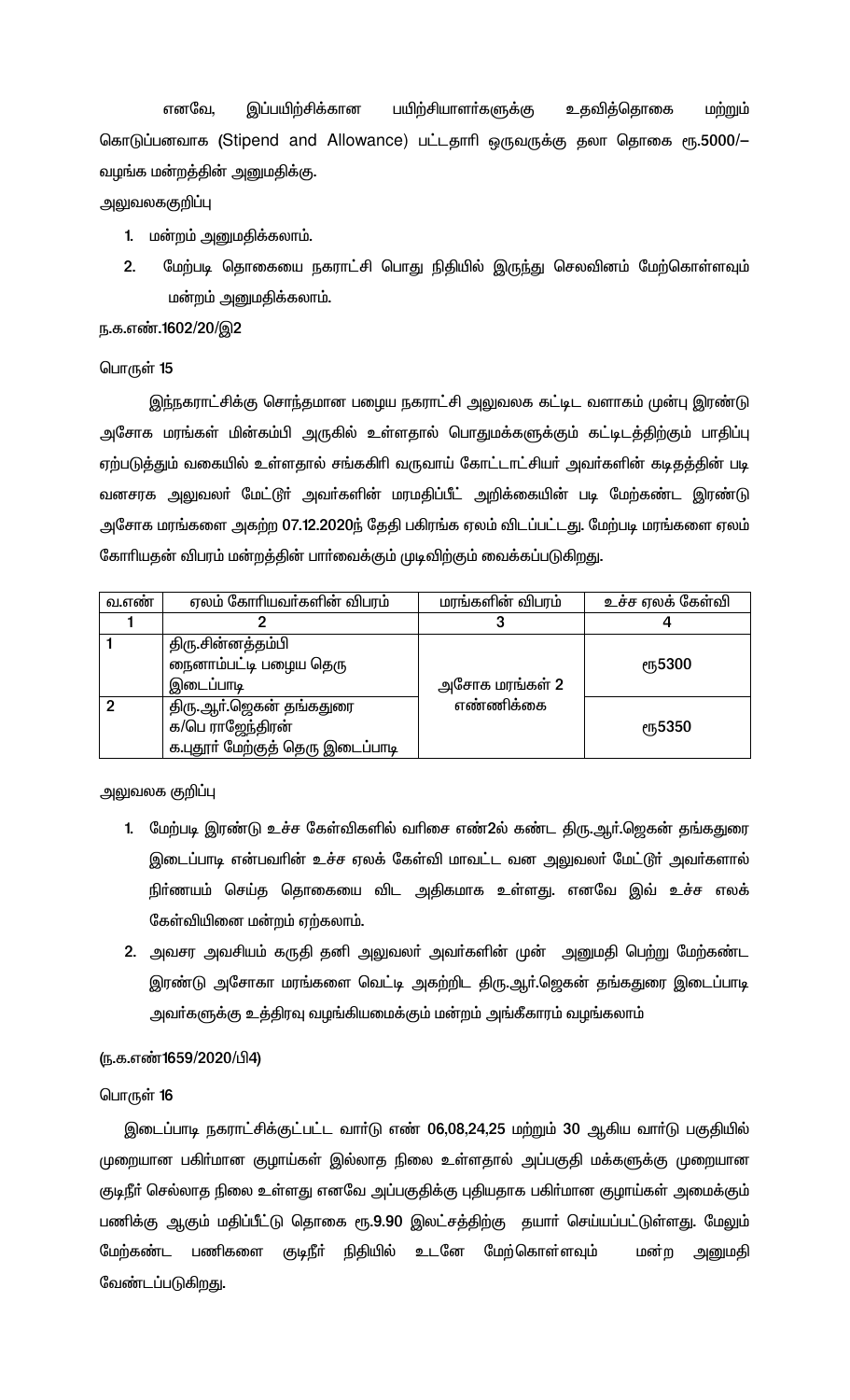அலுவலககுறிப்பு

- 1) மன்றம் அனுமதிக்கலாம்.
- 2) பொது மக்கள் அத்தியாவசிய நலன் கருதி மேற்கண்ட பணிகளை மன்ற முன் அனுமதி பெற்று மேற்கொள்ளவும் மன்றம் அனுமதிக்கலாம்.

### (ந.க.எண் 2402/2020/இ1)

#### பொருள் 17

இடைப்பாடி நகராட்சிக்குட்பட்ட வார்டு எண் 04,07,08 மற்றும் 24 ஆகிய வார்டு பகுதியில் முறையான பகிா்மான குழாய்கள் இல்லாத நிலை உள்ளதால் அப்பகுதி மக்களுக்கு முறையான குடிநீா் செல்லாத நிலை உள்ளது எனவே அப்பகுதிக்கு புதியதாக பகிா்மான குழாய்கள் அமைத்து குடிநீா் விநியோகம் செய்யும் பணிக்கு ஒப்பந்தப்புள்ளியானது இவ்வலுவலக ந.க.எ.ண் 2402/2020/இ1 நாள் 18.11.2020ல் கோரப்பட்டதை தொடர்ந்து 15.11.2020 ல் இரண்டு ஒப்ந்தப்புள்ளிகளின் ஒப்பு நோக்குப்பட்டியல் மன்றத்தின் பாா்வைக்கு அனுமதிக்கும்,

| வ.எண்          | ஒப்பந்ததாரரின் பெயர் மற்றும்<br>முகவரி          | மதிப்பீட்டு<br>தொகை | விலைப்புள்ளி<br>நிர்ணயம் செய்த<br>தொகை (ரூ) |
|----------------|-------------------------------------------------|---------------------|---------------------------------------------|
| 1              | திரு.பி . சுப்பிரமணி<br>ஒப்பந்ததாரா், இடைப்பாடி | ரூ9.90இலட்சம்       | 4.93% மதிப்பீட்டை<br>விட அதிகம்             |
| $\overline{2}$ | திரு.எம்.கோபால்,<br>ஒப்பந்ததாரா், இடைப்பாடி     |                     | 6.42% மதிப்பீட்டை<br>விட அதிகம்             |

வரப்பெற்ற இரண்டு ஒப்ந்தப்புள்ளிகளில் வரிசை எண் : 2 ல் கண்ட திரு. எம்.கோபால், ஒப்பந்ததாரா் என்பவரது ஒப்ந்தப்புள்ளி திரு. பி.சுப்பிரமணி, ஒப்பந்ததாரா் என்பவரது ஒப்ந்தப்புள்ளியை விட குறைவாக உள்ளதால் மேற்காணும் திரு.பி.சுப்பிரமணி, ஒப்பந்ததாரா், இடைப்பாடி என்பவருக்கு பணி உத்திரவு வழங்கி பணி மேற்கொள்ள மன்ற அனுமதி கோர ஆணையாளா் அனுமதி வேண்டப்படுகிறது. மன்றப் பொருள் வரைவு ஒப்புதலுக்காக,

#### அலுவலககுறிப்பு

1) மன்றம் அனுமதிக்கலாம்.

2) பொது மக்கள் நலன் கருதி மேற்காணும் பணியை மன்ற முன் அனுமதி பெற்று பணி உத்திரவு வழங்கி பணி மேற்கொளவும், பணிக்கான செலவினைத் தொணைகயை நகராட்சி குடிநீா் நிதியில் இருந்து மேற்கொள்ளவும் மன்றம் அனுமதிக்கலாம்.

# (ந.க.எண் 2402/2020/இ1)

#### பொருள் 18

இடைப்பாடி நகராட்சி எல்லைக்குட்பட்ட பகுதியில் உள்ள ஆதி திராவிடா், பழங்குடியினா் மற்றும் கிருத்துது மதம் மாறிய ஆதி திராவிடா் இனத்தவா்களின் ஈமச்சடங்கிற்கு வழங்கப்படும்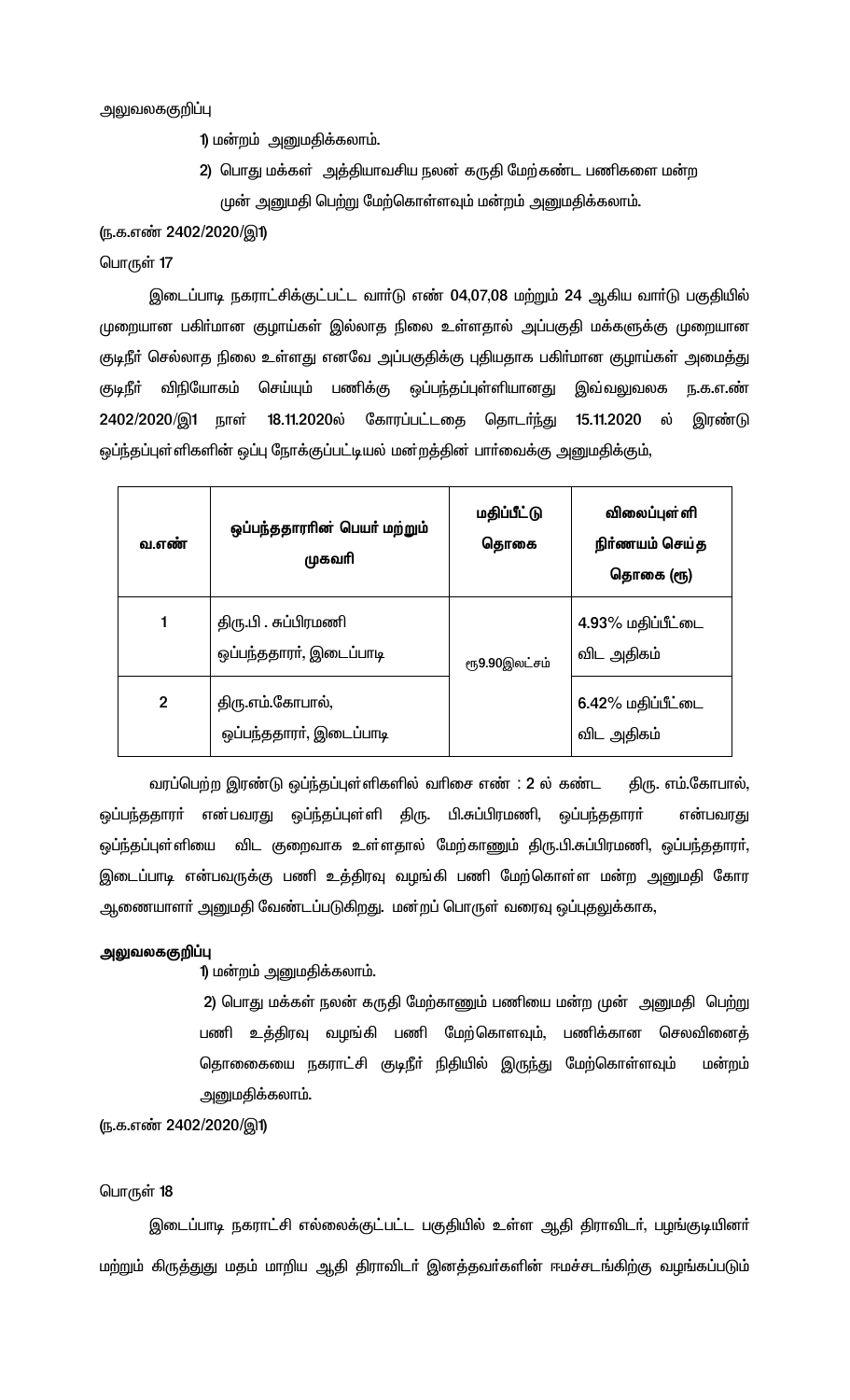தொகை ரூ.2500/-லிருந்து ரூ.5000/– உயர்தியும், இத்தொயை பெறுவதற்கு ஏதுவாக இறந்தவரின் குடும்ப ஆண்டு வருமான வரம்புத் தொகையை ரூ.72000/— ஆக உயர்த்தி வரப்பெற்ற அரசாணை (நிலை) எண்.105 ஆதி திராவிடா் மற்றும் பழங்குடியினா் நலத் (கொடு. தடு) துறை நாள்.19.10.2020 மன்றத்தின் பாா்வைக்கும் பதிவிற்கும் வைக்கப்படுகிறது.

அலுவலக குறிப்பு :— மன்றம் பதிவுசெய்யலாம்.

## (ந.க.எண்.450/2020/எச்1)

### பொருள் 19

இடைப்பாடி நகராட்சி எல்லைக்குட்பட்ட 30 வார்டுகளில் வரி மற்றும் வரியில்லா இனங்களின் வசூல் பணியை தீவிரப்படுத்தும் பொருட்டு ஆட்டோவில் ஒலி பெருக்கி பொருத்தி விளம்பரம் செய்ய உத்தேச செலவினம் ரூ300,000/— மன்றத்தின் அனுமதிக்கு வைக்கப்படுகிறது.

அலுவலக குறிப்பு மன்றம் அனுமதிக்கலாம்

### பொருள் 20

இடைப்பாடி நகராட்சி எல்லைக்குட்பட்ட பகுதியில் உள்ள வரியினங்கள் 100 சதவீதம் வசூல் செய்ய நகராட்சிஅணைத்து வாா்டுகளிலும் மைக்செட் அமைத்து ஆட்டோ மூலம் விளம்பரம் செய்ய உள்ளூா் ஆட்டோ உாிமையாளா்களிடம் இருந்து 24.12.2020 தேதியில் விலைப்புள்ளி கோரப்பட்டதில் கீழ் கண்ட விபரப்படி வரப்பெற்றுள்ளது என்பதை மன்றத்தின் பாா்வைக்கு

| ı. | ் நடராஜன் பவா் ஆடியோ<br>&லைட்ஹவுஸ்            | நாள் ஒன்றுக்கு  ரூ2400/— |
|----|-----------------------------------------------|--------------------------|
| 2. | ராஜன் சவுண்சிஸ்டம்<br>மேட்டுத் தெரு இடைப்பாடி | நாள் ஒன்றுக்கு ரூ2200/—  |
| 3. | கண்ணன் சவுண்சிஸ்டம்<br>ஆலச்சம்பாளையம்         | நாள் ஒன்றுக்கு ரூ2500/—  |

மேற்கண்ட மூன்று விலைப்புள்ளிகளில் வரிசை எண் 2ல் உள்ள ராஜன் சவுண்சிஸ்டம் மேட்டுத் தெரு, இடைப்பாடி விலைப்புள்ளி மற்ற விலைப்புள்ளியை விட குறைவாக உள்ளதால் அவசர அவசியம் கருதி நகா்மன்றத்தை எதிா்நோக்கி வாிசை எண் 2ல் உள்ள ராஜன<mark>்</mark> சவுண்சிஸ்டம் மேட்டுத் தெரு, இடைப்பாடி என்பவரின் விலைப்புள்ளியை ஏற்று தணி அலுவலாின் முன் அனுமதி பெற்று பணி உத்திரவு வழங்கலாம்

அலுவலக குறிப்பு: அனுமதிக்கலாம்

பொருள் 21

இடைப்பாடி நகராட்சிக்குட்பட்ட வார்டு எண் 03 ஆவணியூர் ரிங் ரோடு அருகில் உள்ள ஆழ்துணை கிணற்றில் உள்ள கைபம்புகளை அகற்றி விட்டு மினி பவா்பம்ப் அமைக்கும் பணிக்கு ஒப்பந்தப்புள்ளியானது இவ்வலுவலக ந.க.எ.ண் 2404/2020/இ1 நாள் 27.11.2020ல்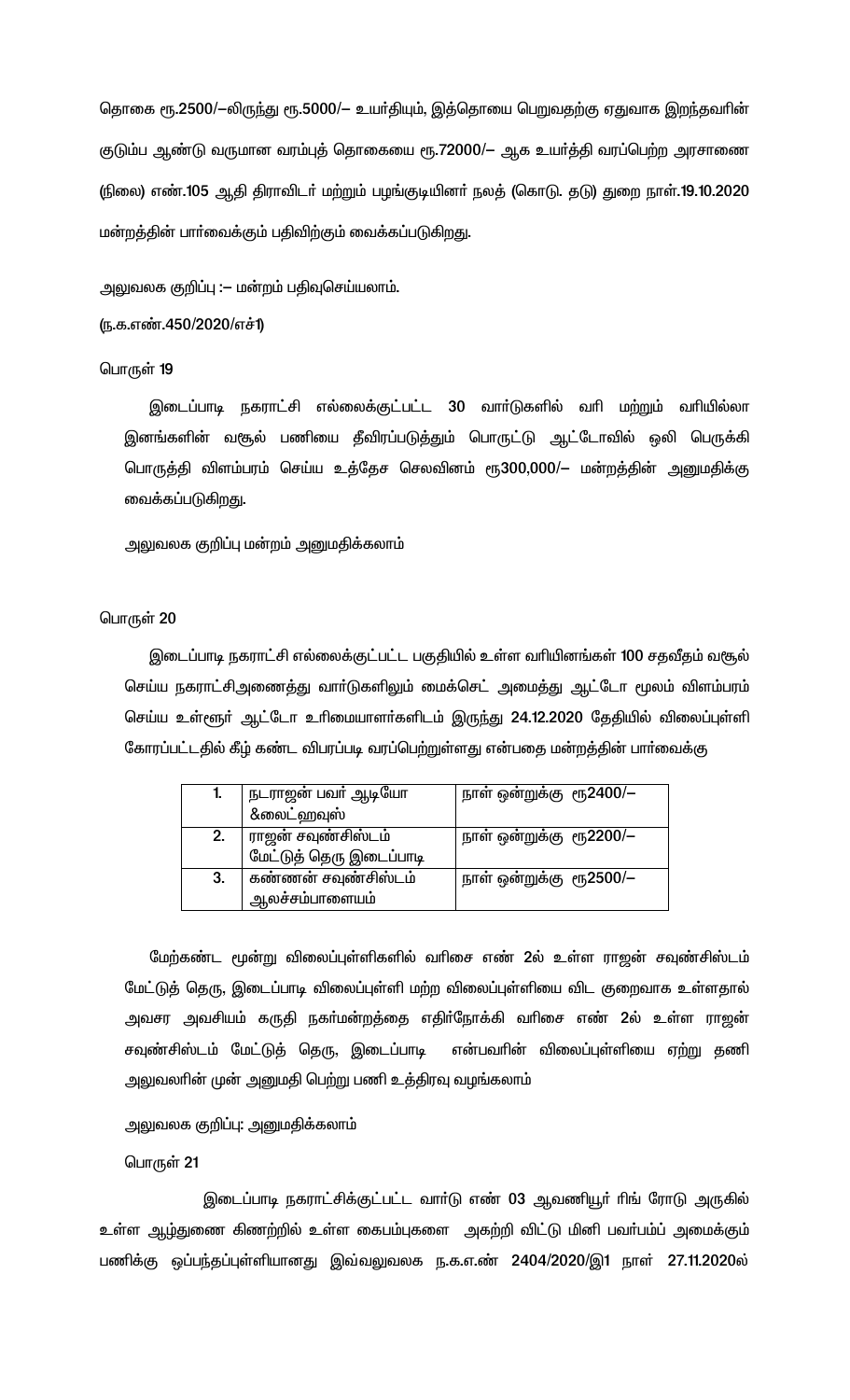கோரப்பட்டதை தொடா்ந்து 15.12.2020 ல் இரண்டு ஒப்ந்தப்புள்ளிகளின் ஒப்பு நோக்குப்பட்டியல் மன்றத்தின் பாா்வைக்கு அனுமதிக்கும்,

| வ.எண்        | ஒப்பந்ததாராின் பெயா் மற்றும்<br>முகவரி             | மதிப்பீட்டு<br>தொகை ரூ. | விலைப்புள்ளி<br>நிர்ணயம் செய்த<br>தொகை (ரூ) |
|--------------|----------------------------------------------------|-------------------------|---------------------------------------------|
| 1            | திரு. ஆர். சத்தியநாதன்,<br>ஒப்பந்ததாரா், இடைப்பாடி | ரூ2.00இலட்சம்           | 4.85ரூ மதிப்பீட்டை<br>விட அதிகம்            |
| $\mathbf{2}$ | திரு. எம். கோபால்,<br>ஒப்பந்ததாரா், இடைப்பாடி      |                         | 5.99ரூ மதிப்பீட்டை<br>விட அதிகம்            |

வரப்பெற்ற இரண்டு ஒப்ந்தப்புள்ளிகளில் வரிசை எண்: 1 ல் கண்ட திரு. ஆர். சத்தியநாதன், ஒப்பந்ததாரா் என்பவரது ஒப்ந்தப்புள்ளி திரு. எம். கோபால், ஒப்பந்ததாரா் என்பவரது ஒப்ந்தப்புள்ளியை விட குறைவாக உள்ளதால் மேற்காணும் திரு. ஆர். சத்தியநாதன், ஒப்பந்ததாரா், இடைப்பாடி என்பவருக்கு பணி உத்திரவு வழங்கி பணி மேற்கொள்ள மன்ற அனுமதி கோர ஆணையாளா் அனுமதி வேண்டப்படுகிறது. மன்றப் பொருள் வரைவு ஒப்புதலுக்காக,

### அலுவலககுறிப்பு

### 1) மன்றம் அனுமதிக்கலாம்.

2) பொது மக்கள் நலன் கருதி மேற்காணும் பணியை மன்ற முன் அனுமதி பெற்று பணி உத்திரவு வழங்கி பணி மேற்கொளவும், பணிக்கான செலவினைத் தொணைகயை நகராட்சி குடிநீா் நிதியில் இருந்து மேற்கொள்ளவும் மன்றம் அனுமதிக்கலாம்.

### (ந.க.எண் 2404/2020/இ1)

### பொருள் 22

இடைப்பாடி நகராட்சிக்குட்பட்ட வார்டு எண் 03 ஆவணியூர் ரிங் ரோடு அருகில் உள்ள ஆழ்துணை கிணற்றில் உள்ள கைபம்புகளை அகற்றி விட்டு மினி பவா்பம்ப் அமைக்கும் பணிகளுக்கு தயாா் செய்யப்பட்ட மதிப்பீட்டு தொகை ரூ2.00 இலட்சத்திற்கு மன்றத்தின் அனுமதிக்கு வைக்கப்படுகிறது. மேலும் மேற்கண்ட பணிகளை பொது மக்கள் நலன் கருதி குடிநீா் நிதியில் நிதி ஒதுக்கீடு செய்து பணிகளை மேற்கொள்ளவும் மன்ற அனுமதிக்கு வைக்கப்படுகிறது.

#### அலுவலககுறிப்பு

- 1. மன்றம் அனுமதிக்கலாம்.
- 2. பொது மக்கள் நலன் கருதி மேற்காணும் பணியை மன்ற முன் அனுமதி பெற்று பணி உத்திரவு வழங்கி பணி மேற்கொளவும், பணிக்கான செலவினைத் தொகையை நகராட்சி குடிநீா் நிதியில் இருந்து மேற்கொள்ளவும் மன்றம் அனுமதிக்கலாம்.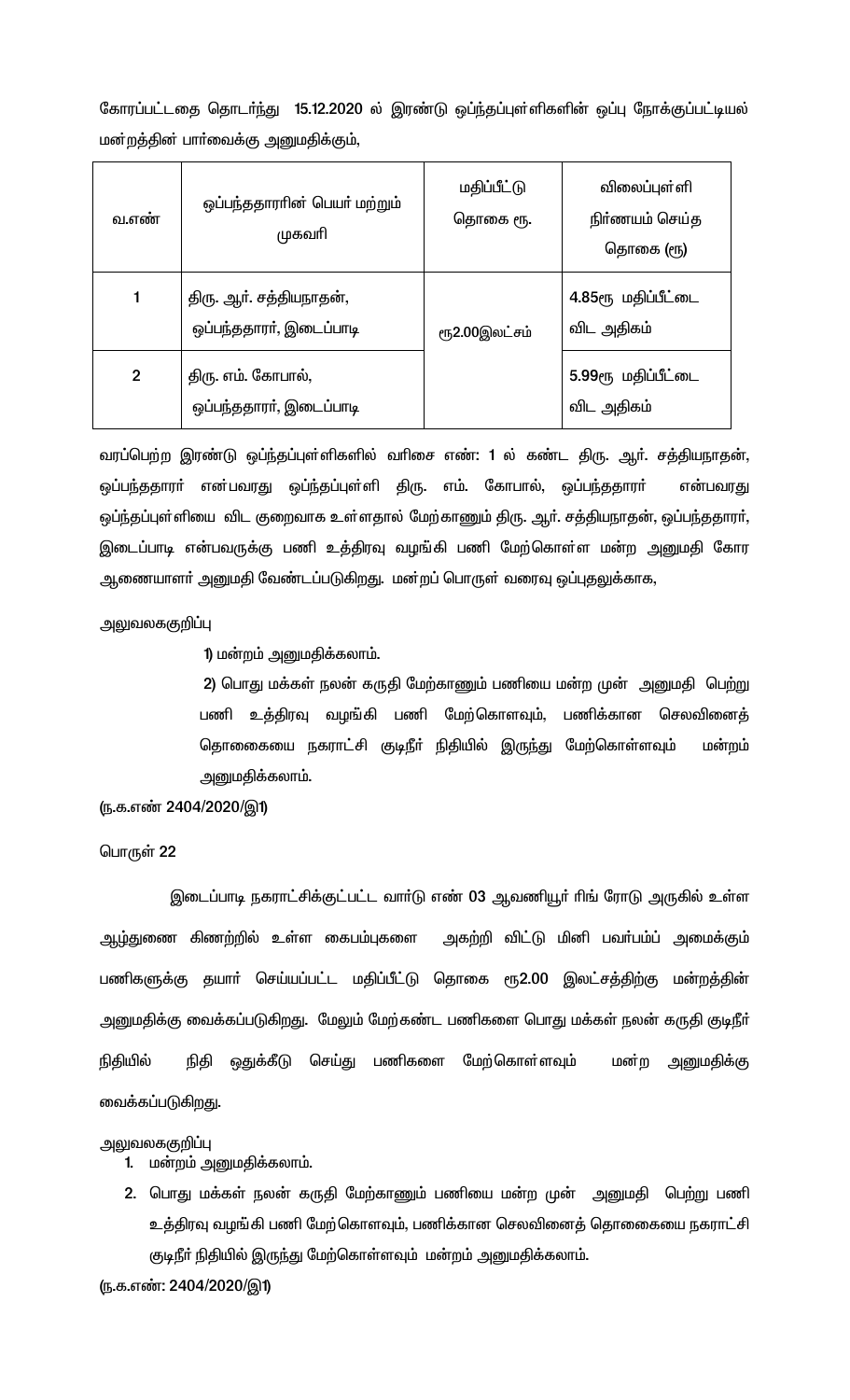இடைப்பாடி நகராட்சி பொது சுகாதாரப்பிரிவுக்கு 01.01.2021 முதல் ஓராண்டிற்கு தேவையான பிளிச்சிங்பவுடா் , பினாயில் மற்றும் சுண்ணாம்பு தூள் ஒப்பந்தப்புள்ளி மூலம் ஆகும் உத்தேச செலவினம் ரூ10.00 லட்சத்திற்கு மன்ற அனுமதிக்கு கொள்முதல் செய்ய வைக்கப்படுகிறது.

அலுவலக குறிப்பு

- 1. மன்றம் அனுமதிக்கலாம்
- 2. மேற்படி செலவினம் நகராட்சி பொது நிதியிலிருந்து மேற் கொள்ள மன்றம் அனுமதிக்கலாம்

(ந.க.எண்2629/2020/எச்1)

## பொருள்24

இடைப்பாடி நகராட்சி 2020–2021ம் ஆண்டு கல்வி நிதி கீழ்கண்ட பணியை மேற்கொள்ள 06.11.2020ம் தேதியில் ஒப்பந்தப்புள்ளிகள் கோரப்பட்டதில் வரப்பெற்ற இரண்டு கீழ்கண்ட விபரப்படி மன்றத்தின் பாா்வைக்கும் முடிவிற்கும் ஒப்பந்தப்புள்ளிகளை வைக்கப்படுகிறது.

| வ.<br>எண். | பணியின் பெயர்                                                    | மதிப்பீட்டுத்<br>தொகை<br>(ரூபாய்<br>இலட்சத்தில்) | ஒப்பந்ததாரா்<br>பெயர்                     | ஒப்பந்தப்புள்ளி<br>சதவீதம்                |
|------------|------------------------------------------------------------------|--------------------------------------------------|-------------------------------------------|-------------------------------------------|
|            | வார்டு<br>எண்.8<br>ஆலச்சம்பாளையம்<br>பகுதியில் அமைந்துள்ள        | R.சத்தியநாதன்,<br>இடைப்பாடி.                     | மதிப்பீட்டை விட<br>4.76 சதவீதம்<br>அதிகம் |                                           |
|            | நகராட்சி<br>நடுநிலைப்பள்ளி<br>வளாகத்தில் சுற்றுசுவா்<br>அமைத்தல் | 9.90                                             | M. கோபால்<br>இடைப்பாடி.                   | மதிப்பீட்டை விட<br>8.85 சதவீதம்<br>அதிகம் |

# அலுவலக குறிப்பு.

- 1. மேற்கண்டவாறு வரப்பெற்ற இரண்டு ஒப்பந்தப்புள்ளிகளில் மதிப்பீட்டை விட 4.76 சதவீதம் அதிகம் ஒப்பந்தப்புள்ளி கொடுத்துள்ள R.சத்தியநாதன், இடைப்பாடி ஒப்பந்ததாரரின் ஒப்பந்தப்புள்ளியை மன றம் ஏற்கலாம்.
- 2. மேற்கண்ட பணியின் அவசரம் அவசியம் கருதி தனிஅலுவலாின் அனுமதி பெற்று ஒப்பந்தப்புள்ளி கோரி நடவடிக்கை எடுக்கப்பட்டதற்கும், மதிப்பீட்டை விட 4.76 சதவீதம் அதிகம் ஒப்பந்தப்புள்ளி கொடுத்துள்ள R.சத்தியநாதன், இடைப்பாடி ஒப்பந்ததாராின் ஒப்பந்தப்புள்ளியை ஏற்று பணி உத்தரவு வழங்கப்பட்டதற்கும் மன்றம் அனுமதி வழங்கலாம்.

3. மேற்கண்ட பணியை கல்வி நிதியின் கிழ் மேற்கொள்ளவும் மன்றம் அனுமதிக்கலாம்.

(ந.க.எண்.1602/2020/இ2)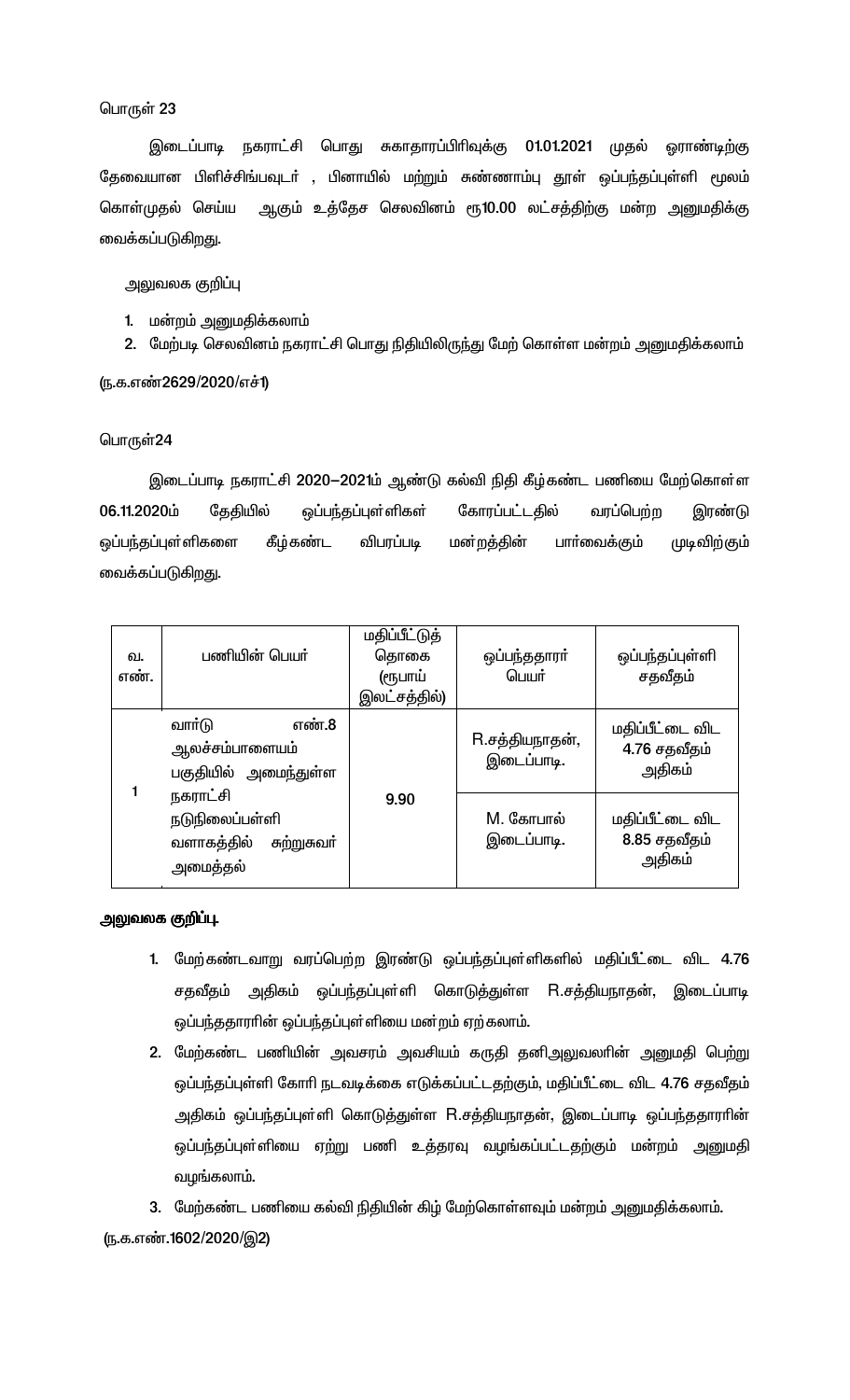இந்நகராட்சிக்குட்பட்ட வாா்டு எண் 22 வெள்ளாண்டிவலசு MCC மையத்திதில உள்ள மினி பவா்பம்ப் மோட்டாா் பழுதடைந்துள்ளதை சாி செய்து இயக்கி காட்டும் பணிக்கு லேபா் சாா்ஜ் உட்பட ஆகும் செலவு குறித்து விலைப்புள்ளியானது இவ்வலுவலக ந.க.எ.ண் 2685/2020/இ1 நாள் 15.12.2020 ல் கோரப்பட்டதை தொடர்ந்து 30.12.2020 ல் மூன்று விலைப்புள்ளிகள் பெறப்ட்டதின் ஒப்பு நோக்குப்பட்டியல் மன்றத்தின் பார்வைக்கு அனுமதிக்கும்,

| வ.எண்        | விலைப்புள்ளிதாரரின் பெயர் மற்றும் முகவரி        | விலைப்புள்ளி நிர்ணயம்<br>செய்த தொகை (ரூ) |
|--------------|-------------------------------------------------|------------------------------------------|
|              | Tmt. V. <b>கன்னிகா,</b> பூலாம்பட்டி.            | ரூ. 10,940/-                             |
| $\mathbf{2}$ | M/S எ.கே பவர் பாய்ண்ட், இடைப்பாடி.              | ரூ. 11,720/-                             |
| 3            | M/S எ.கே.எம் இன்ஜினியரிங ஒர்க்ஸ்,<br>இடைப்பாடி. | ரு. 12,460/-                             |

வரப்பெற்ற மூன்று விலைப்புள்ளிகளில் வரிசை எண் : 1 ல் கண்ட Tmt. V.**கன்னிகா**, பூலாம்பட்டி என்பவரது விலைப்புள்ளி மற்ற இரண்டு விலைப்புள்ளியை விட குறைவாக உள்ளதால் மேற்கண்ட நிறுவனத்திற்கு பணி உத்திரவு வழங்கி பணி மேற்கொள்ள மன்றம் அனுமதி அளிக்கலாம்.

அலுவலககுறி**ப்**பு

- 1) மன்றம் அனுமதிக்கலாம்.
- 2) பொது மக்கள் நலன் கருதி மேற்காணும் பணியை மன்ற முன் அனுமதி பெற்று பணி உத்திரவு வழங்கி பணி மேற்கொளவும், பணிக்கான செலவினைத் தொனைகயை நகராட்சி குடிநீா் நிதியில் இருந்து மேற்கொள்ளவும் மன்றம் அனுமதிக்கலாம்.

(ந.க.எண் 2685/2020/இ1)

#### பொருள்26

இடைப்பாடி நகராட்சிக்குட்பட்ட வார்டு எண் 08 ஆலச்சம்பாளையம் காட்டுவளவு மினி கிளினிக் அருகில் உள்ள ஆழ்துளைக் கிணற்றில் பொருத்தப்பட்ட ஏா்கம்பரசா் பழுதாகி விட்டதால் அதை அகற்றி விட்டு புதியதாக 3 எச் பி 1  $\phi$  சப்மெர்சிபெல் மோட்டார் அமைக்கும் பணிகளுக்கு தயாா் செய்யப்பட்ட மதிப்பீட்டு தொகை ரூ1.50 இலட்சத்திற்கு மன்றத்தின் அனுமதிக்கு வைக்கப்படுகிறது. மேலும் மேற்கண்ட பணிகளை பொது மக்கள் நலன் கருதி குடிநீர் நிதியில் நிதி ஒதுக்கீடு செய்து பணிகளை மேற்கொள்ளவும் மன்ற அனுமதிக்கு வைக்கப்படுகிறது.

#### அலுவலககுறிப்பு

- 1. மன்றம் அனுமதிக்கலாம்.
- 2. பொது மக்கள் நலன் கருதி மேற்காணும் பணியை மன்ற முன் அனுமதி பெற்று பணி உத்திரவு வழங்கி பணி மேற்கொளவும், பணிக்கான செலவினைத் தொகைையை நகராட்சி குடிநீர் நிதியில் இருந்து மேற்கொள்ளவும் மன்றம் அனுமதிக்கலாம்.

(ந.க.எண்: 2404/2020/இ1)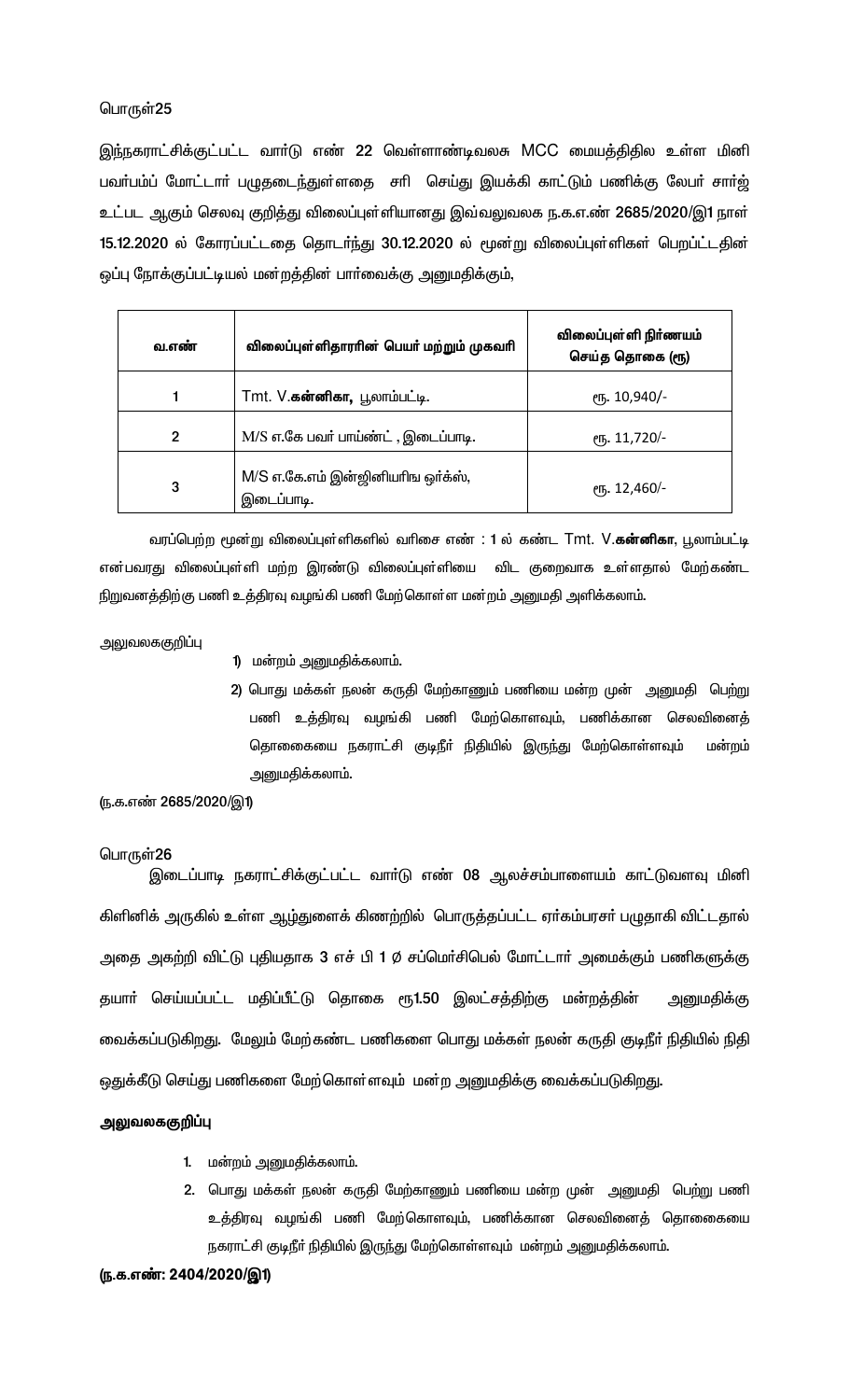நிர்வாக சென்னை நகராட்சி ஆணையா் அவா்களின் சுற்றறின்கை கடிதம் ந.க.எண்19775/ஜே2/2019-3 நாள் 15.12.2020ல் தெரிவித்துள்ளபடி 2018ம் அண்டு தமிழ்நாடு நகராட்சி சட்டங்கள் ( 5வது திருத்தம்) மற்றும் தமிழ்நாடு நகராட்சிகள் சட்டம் 1920 அட்டவனை V-ல் முடிதிருத்த நிலையங்கள், அழகு நிலையங்கள், ஸ்பா மற்றும் மசாஜ் நிலையங்களுக்கு தொழில் உரிமையாணை கட்டணம் நிர்ணயம் செய்து உரிமையாணை வழங்கிட தெரிவிக்கப்பட்டது. அதன்படி கீழ்கண்டுள்ளவாறு மேற்கண்ட நிறுவனங்களக்கு தொழில் உரிமையாணை கட்டணம் நிர்ணயம் செய்யப்படுகிறது.

| ഖ<br>எண் | தமிழ்நாடு<br>நகராட்சிகள்<br>சட்டப்பிரிவு 1920<br>(அட்டவனை V) | உரிமையாணை<br>கோரும் தொழில் | அளவு   | உரிமையாணை<br>காலம் | கடடண<br>விபரம் |
|----------|--------------------------------------------------------------|----------------------------|--------|--------------------|----------------|
| 1.       | 249                                                          | முடிதிருத்த நிலையம்        | 1 இனம் | 1 ஆண்டுக்கு        | 300            |
| 2.       | 249                                                          | அழகு நிலையம்               | 1 இனம் | 1 ஆண்டுக்கு        | 1000           |
| 3.       | 249                                                          | ஸ்பா                       | 1 இனம் | 1 ஆண்டுக்கு        | 1000           |
| 4.       | 249                                                          | மசாஜ் நிலையம்              | 1 இனம் | 1 ஆண்டுக்கு        | 1000           |

மேற்கண்டவாறு தொழில் உரிமையாணைக் கட்டணம் நிர்ணயம் செய்த விபரத்தினை தமிழ் மற்றும் ஆங்கில தினசாி நாளிதழில் வெளியிட்டு அதன் விபரத்தினை நகராட்சி நிா்வாக ஆணையா் சென்னை அவா்களுக்கு அனுப்பி வைக்க வேண்டியுள்ளது.

எனவே அவசர அவசியம் கருதி மேற்கண்ட நிறுவனங்களுக்கு தொழில் உரிமை கட்டணம் நிா்ணயம் செய்திடவும் அதன் விபரத்தினை தினசாி நாளிதழில் வெளியிடவும் மன்ற அனுமதிக்கு வைக்கப்படுகிறது

அலுவலக குறிப்பு

- 1. மன்றம் அனுமதிக்கலாம்
- 2. மேற்படி விளம்பரத்திற்கான செலவின தொகை நகராட்சி பொது நிதியிலிருந்து மேற்கொள்ளலாம்.

(ந.க.எண்.22/2017/எச்1)

#### பொருள்28

நகராட்சி நிர்வாக ஆணையாளர், சென்னை அவர்களின் கடிதம் ந.க.எண்.9361/2020/பி4, நாள். .12.2020ன் படி இடைப்பாடி நகராட்சிஎல்லைக்குட்பட்ட வார்டுகளில் உள்ள மின் விளக்குகளை LEDதெரு விளக்குகளாக மாற்றுதல் மற்றும் புதிய விரிவாக்கப்பட்ட பகுதிகளில் புதியதாக LED மின் தெருவிளக்குகள்அமைத்தல் பணிக்குதயாா் செய்யப்பட்ட மதிப்பீட்டு தொகை ரூ.258.00 இலட்சத்திற்கு சிறப்பு திட்டம் 2020-2021ன் கீழ் பணியினை மேற்கொள்ள மாநில உயர்மட்ட குழுவிற்கு திட்ட பிரேரணையை சமா்பித்து நிா்வாக அனுமதி பெற்று மேல் நடவடிக்கை மேற்கொள்ளவும் மன்றத்தின் அனுமதிக்கு வைக்கப்படுகிறது.

அலுவலக குறிப்பு.

- 1. மன்றம் அனுமதிக்கலாம்
- 2. மேற்படி திட்டத்தில் வழஙகப்படும் தொகைக்கு கூடுதலாக வரப்பெறும் தொகையினை நகராட்சி பொது நிதியிலிருந்து மேற்கொள்ளவும் மன்றம் அனுமதிக்கலாம்.

#### ந.க.எண்.2550/2019/இ2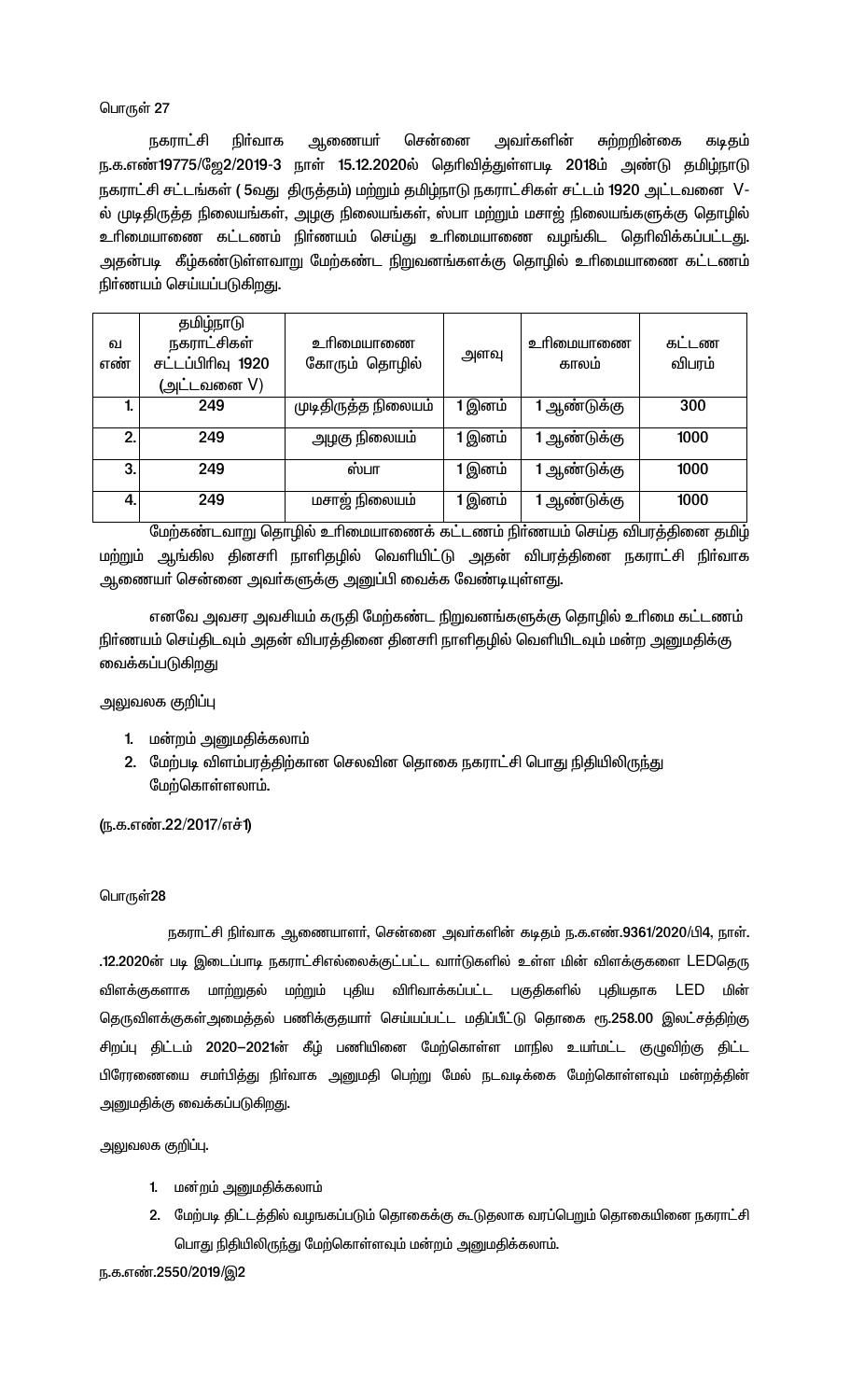நகராட்சி நிா்வாக ஆணையாளா், சென்னை அவா்களின் கடிதம் ந.க.எண்.9361/2020/பி4, நாள். .12.2020ன் இடைப்பாடி நகராட்சிகுட்பட்ட வார்டு எண். 3, கோட்டை பகுதியில் வார்டு சி, பிளாக் 12, சர்வே எண். 6/3 என்ற இடத்தில் சமுதாய கட்டிடம் கட்டும் பணிக்கு தயாா் செய்யப்பட்ட மதிப்பீட்டு தொகை ரூ.75.00 இலட்சத்திற்கு சிறப்பு திட்டம் 2020-2021ன் கீழ் பணியினை மேற்கொள்ள மாநில உயர்மட்ட குழுவிற்கு திட்ட பிரேரணையை சமா்பித்து நிா்வாக அனுமதி பெற்று மேல் நடவடிக்கை மேற்கொள்ளவும் மன்றத்தின் அனுமதிக்கு வைக்கப்படுகிறது.

#### அலுவலக குறிப்பு.

மன்றம் அனுமதிக்கலாம்

(ந.க.எண்.1225/20/இ2)

#### பொருள்

இடைப்பாடிநகராட்சியின் 2018-19ம் ஆண்டின் அறிவிப்பிள்பேரில் வருமானவரிகணக்கிணைதாக்கல்செய்யவருமானவரித்துறையின் திரு.எம்.பரமேஸ்வரன் ஆடிட்டர் மூலம் 2018–19ம் ஆண்டிற்குதாக்கல்செய்யப்பட்டதற்கு ரூ6500/– கட்டணம் மேற்படிஆடிட்டா் அவா்களுக்குவழங்கவும் , ஒப்பந்ததாரா்களின் பில்பட்டியல்பிடித்தம் தொகையான வருமானவரித் (TDS)செலுத்தியதற்கு2019-20 செய்ய.ப்டும் ШL and IVthகாலாண்டுமற்றும் 2020–21 முதல்காலாண்டு ஆகியவற்றிக்கு ரிட்டர்ஸ் தாக்கல்செய்தமைக்கு சேலம் еҧ6470/-திரு.எம்.பாலுஆடிட்டா் அவா்களுக்குதொகை வழங்கவும் இதற்கானசெலவினத்தினைநகராட்சிபொதுநிதியில்மேற்ற்காள்ளவும் மன்றத்தின் அனுமதிவேண்டப்படுகிகிது.

அலுவலக குறிப்பு மன்றம் அனுமதிவழங்கலாம்

ரு.க.எண்382/2019/பி1)

பொருள்

இந்நகராட்சிக்குசொந்தமானகீழ்கண்ட ஆண்டு குத்தகை இனங்கள் $01.04.2018$  முதல் 31.03.2021応 தேதியுடன் மூன்று ஆண்டுகள்முடிவடையஉள்ளதால் 01.04.2021 ந் தேதிமுதல் 31.03.2024ந் தேதிவரையிலான மூன்றாண்டுகாலத்திற்குபொதுஏலம் / ஒப்பந்தப்புள்ளிகோரவும் , ஒப்பந்தப்புள்ளி அறிக்கையினைஉள்ளூா் அச்சகங்களில்அச்சுசெய்யவிலைப்புள்ளிகோரவும் தினசரிநாளிதழ்களில்விளம்பரம் செய்யவும் <u>அதற்கானஉத்தே</u>சசெலவினம் ரூ50,000/-க்கு மன்றஅனுமதிக்குவைக்கப்படுகிறது.

அலுவலக குறிப்பு மன்றம் அனுமதிவழங்கலாம்

(ந.க.எண்2627/2020/பி4)

## பொருள்

கு.தகைஇனங்களை இந்நகராட்சிக்குசொந்தமான ஆண்டு 2021 முதல் 2024ம் ஆண்டுவரை மூன்றாண்டுகளுக்குஏலம் மற்றும் ஒப்பந்தப்புள்ளிகோரஏலஅறிவிக்கைஅச்சுசெய்து  $(200)$ எண்ணிக்கைவழங்கஉள்ளூா் அச்சகங்களில்விலைப்புள்ளிகேரப்பட்டதற்கு மூன்று அச்சகங்களிள் பெற்றப்பட்டவிலைப்புள்ளிகளின் விபரம் இருந்து மன்றத்தின் பாா்வைக்குவைக்கப்படுகிறது.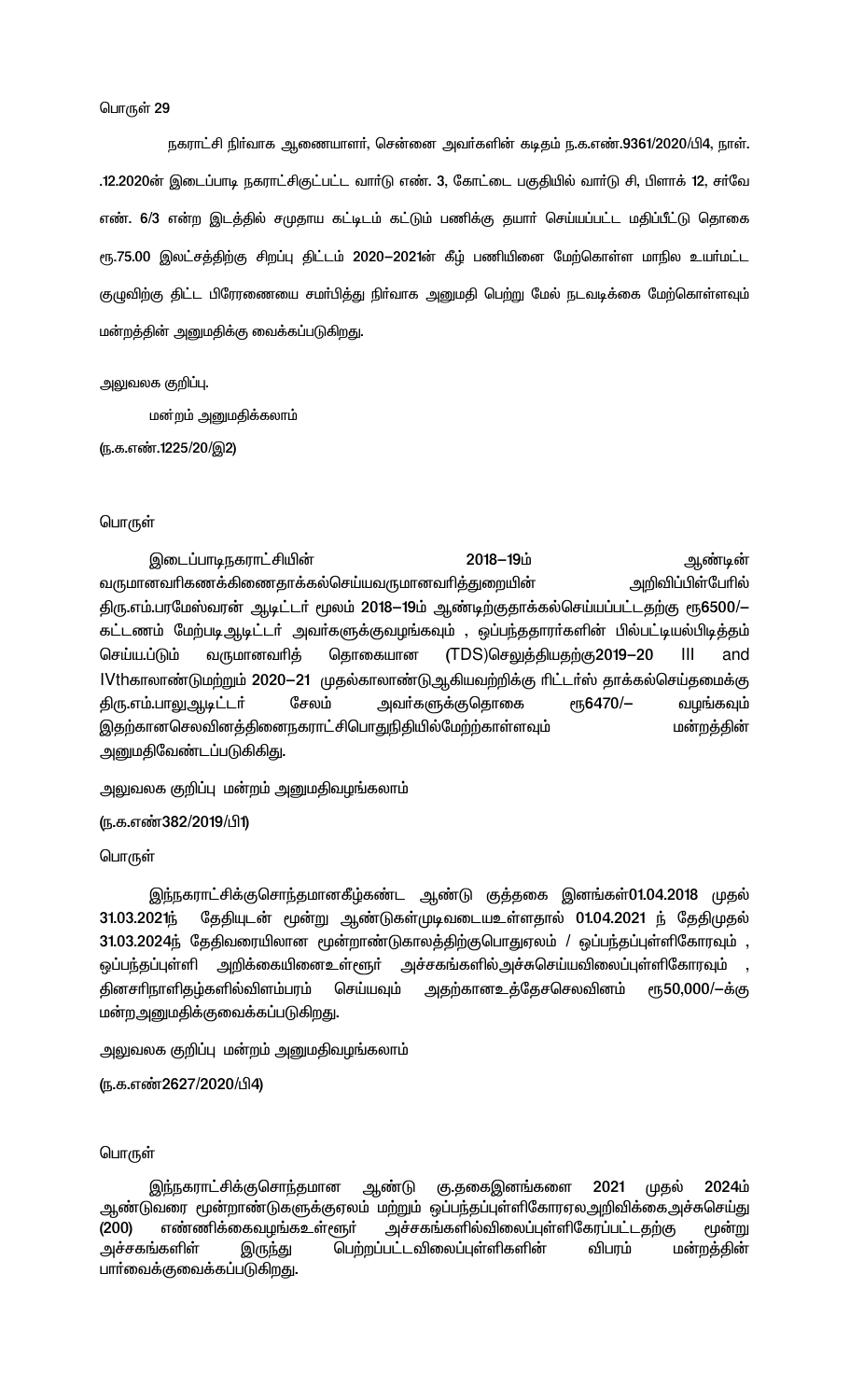| ഖ   | விலைப்புள்ளிவழங்கிய                      | ஏலஅறிவிக்கைபுத்தகங்களின் | விலை ரூ               |
|-----|------------------------------------------|--------------------------|-----------------------|
| எண் | அச்சகத்தின் பெயர் மற்றும்                | எண்ணிக்கை                |                       |
|     | முகவரி                                   |                          |                       |
| 4.  | சத்யசாய்பிரிண்டா்ஸ்                      | 200 எண்ணிக்கை            | $\epsilon$ гђ16,000/- |
|     | சங்ககிரிமெயின்<br>ரோடு<br>$\overline{ }$ |                          |                       |
|     | கொங்கணாபுரம்                             |                          |                       |
|     | சேலம்மாவட்டம்                            |                          |                       |
| 5.  | அருள்முருகன் பிரிண்டர்ஸ்                 | 200 எண்ணிக்கை            | $e$ гђ16,700/-        |
|     | சங்ககிரிமெயின் ரோடு ,                    |                          |                       |
|     | கொங்கணாபுரம் எடப்பாடி                    |                          |                       |
| 6.  | பழனியப்பா கம்ப்யூட்டர்                   | 200 எண்ணிக்கை            | $e$ гђ14,000/-        |
|     | ஆப்செட் பிரிண்டா்ஸ்                      |                          |                       |
|     | சக்திதியேட்டர் அருகில்                   |                          |                       |
|     | வெள்ளாண்டிவலசுஇடைப்பாடி                  |                          |                       |

# அலுவலக குறிப்பு

- 4. பெறப்பட்ட மூன்று விலைப்புள்ளிகளில்வரிசை எண் 3ல் காணும் பழனியப்பா கம்ப்யூட்டர் ஆப்செட் பிரிண்டர்ஸ், இடைப்பாடிஎன்பவரின் விலைப்புள்ளிகுறைவாகஉள்ளதைமன்றம் ஏற்கலாம்
- 5. அவசரஅவசியம் கருதிதனிஅலுவலாின் முன் அனுமதிபெற்றுபணிஉத்திரவுவழங்கியமைக்குமன்றம் ஒப்புதல்அளிக்கலாம்
- 6. மேற்கண்டபணிக்கானசெலவினத் தொகையைநகராட்சிவருவாய்நிதியியில் இருந்து வழங்கவும் அனுமதிக்கலாம்

(ந.க.எண்2627/2020/பி4)

# பொருள்

இடைப்பாடிநகராட்சிஎல்லைக்குட்பட்ட 30 வார்டுகளில்வரிமற்றும் வரியில்லாஇனங்களின் வசூல்பணியைதீவிரப்படுத்தும் பொருட்டுஆட்டோவில்ஒலிபெருக்கி பொருத்திவிளம்பரம் செய்யஉத்தேசசெலவினம் ரூ300,000/— மன்றத்தின் அனுமதிக்குவைக்கப்படுகிறது.

அலுவலக குறிப்பு மன்றம் அனுமதிக்கலாம்

# பொருள்

இடைப்பாடிநகராட்சிஎல்லைக்குட்பட்டபகுதியில்உள்ளவரியினங்கள் 100 சதவீதம் வசூல்செய்யநகராட்சிஅணைத்துவாா்டுகளிலும் மைக்செட் அமைத்துஆட்டோ மூலம் ஆட்டோஉரிமையாளர்களிடம் செய்யஉள்ளூர் 24.12.2020 விளம்பரம் இருந்து தேதியில்விலைப்புள்ளிகோரப்பட்டதில்கீழ்கண்டவிபரப்படிவரப்பெற்றுள்ளதுஎன்பதைமன்றத்தி ன் பார்வைக்கு

| 4. | நடராஜன் பவா்           | நாள்ஒன்றுக்கு ரூ2400/— |
|----|------------------------|------------------------|
|    | ஆடியோ&லைட்ஹவுஸ்        |                        |
| 5. | ராஜன் சவுண்சிஸ்டம்     | நாள்ஒன்றுக்கு ரூ2200/— |
|    | மேட்டுத் தெருஇடைப்பாடி |                        |
| 6. | கண்ணன் சவுண்சிஸ்டம்    | நாள்ஒன்றுக்கு ரூ2500/- |
|    | ஆலச்சம்பாளையம்         |                        |

மேற்கண்ட மூன்று விலைப்புள்ளிகளில்வரிசை எண் 2ல் உள்ள ராஜன் சவுண்சிஸ்டம் மேட்டுத் தெரு,